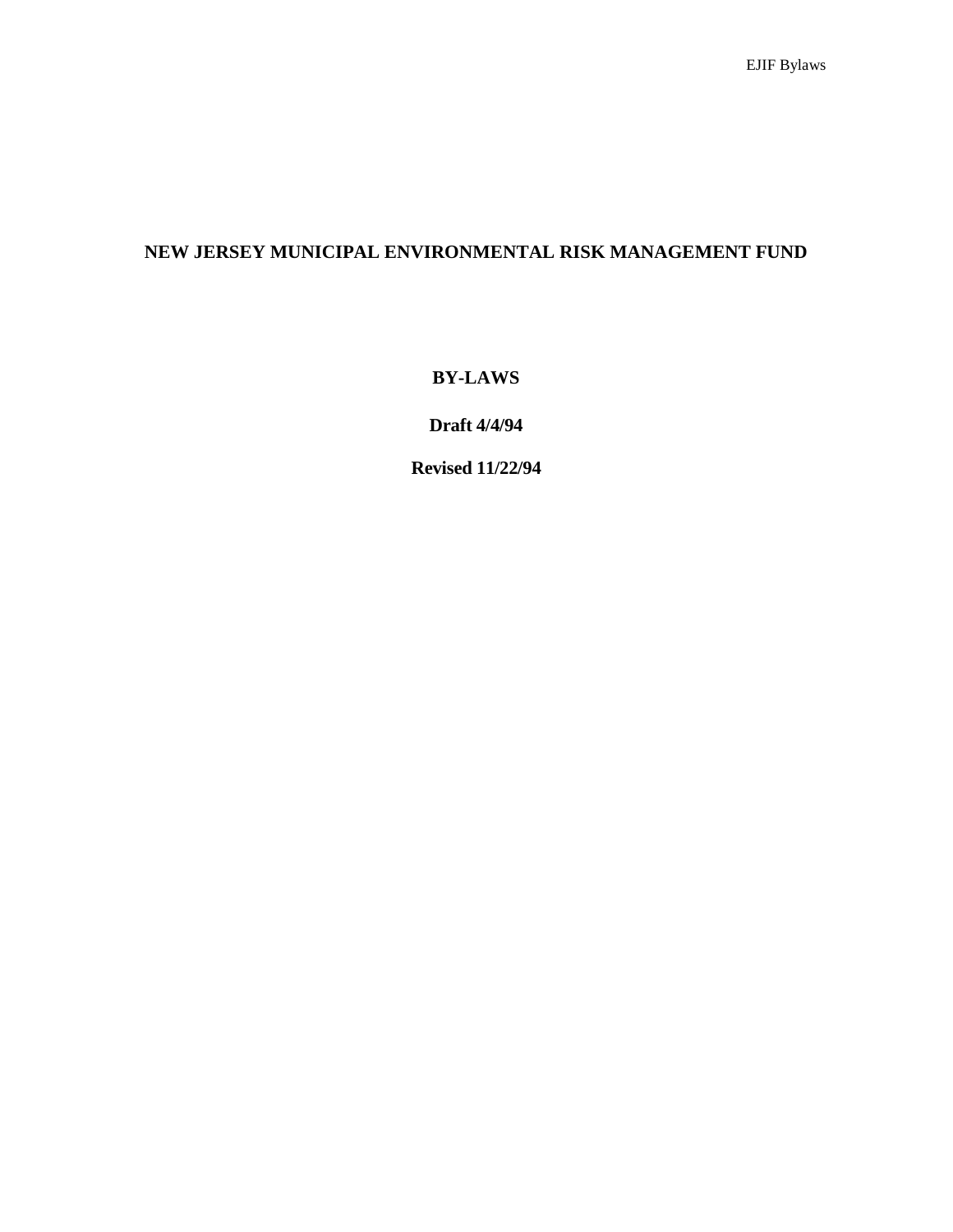### **NEW JERSEY MUNICIPAL ENVIRONMENTAL RISK MANAGEMENT FUND Park 80 West Plaza One Saddle Brook, N.J. 07663**

#### **By-laws**

**Organized:** By-laws Adopted:

### **STATEMENT OF PURPOSE**

In 1984, the commercial insurance marketplace excluded all environmental risks from general liability insurance policies underwritten for municipalities and other Local Units. Since then, there has been no coverage available for these exposures, leaving the municipalities and other Local Units substantially at risk for the full financial burden of environmental claims.

Municipalities remain liable for damages caused by waste they have generated and disposed of at sites which are the subject of investigations and/or clean-ups under CERCLA or the New Jersey Spill Act, both of which provide for joint and several liability of any generator, hauler, or operator of a disposal site with regard to damages, injury, and environmental damage. Furthermore, the state and federal laws governing the removal and testing of underground storage tanks imposes similar liability on municipalities and Local Units. In addition, municipalities and Local Units remain exposed for damages suffered or caused by illegal dumping on their property, and accidental spills of hazardous or toxic materials on their property.

The Municipal Excess Liability Joint Insurance Fund ("MEL") provides excess casualty coverage for Property and Casualty Joint Insurance Funds ("JIFs"). However, neither the JIFs or the MEL currently provide environmental coverage.

Pursuant to enabling legislation enacted in October, 1993, environmental joint insurance funds are now permitted, resulting in the creation of the New Jersey Environmental Risk Management Fund, ("Fund"). The Fund is established by JIFs which seek to provide their member municipalities and utility authorities with environmental coverages.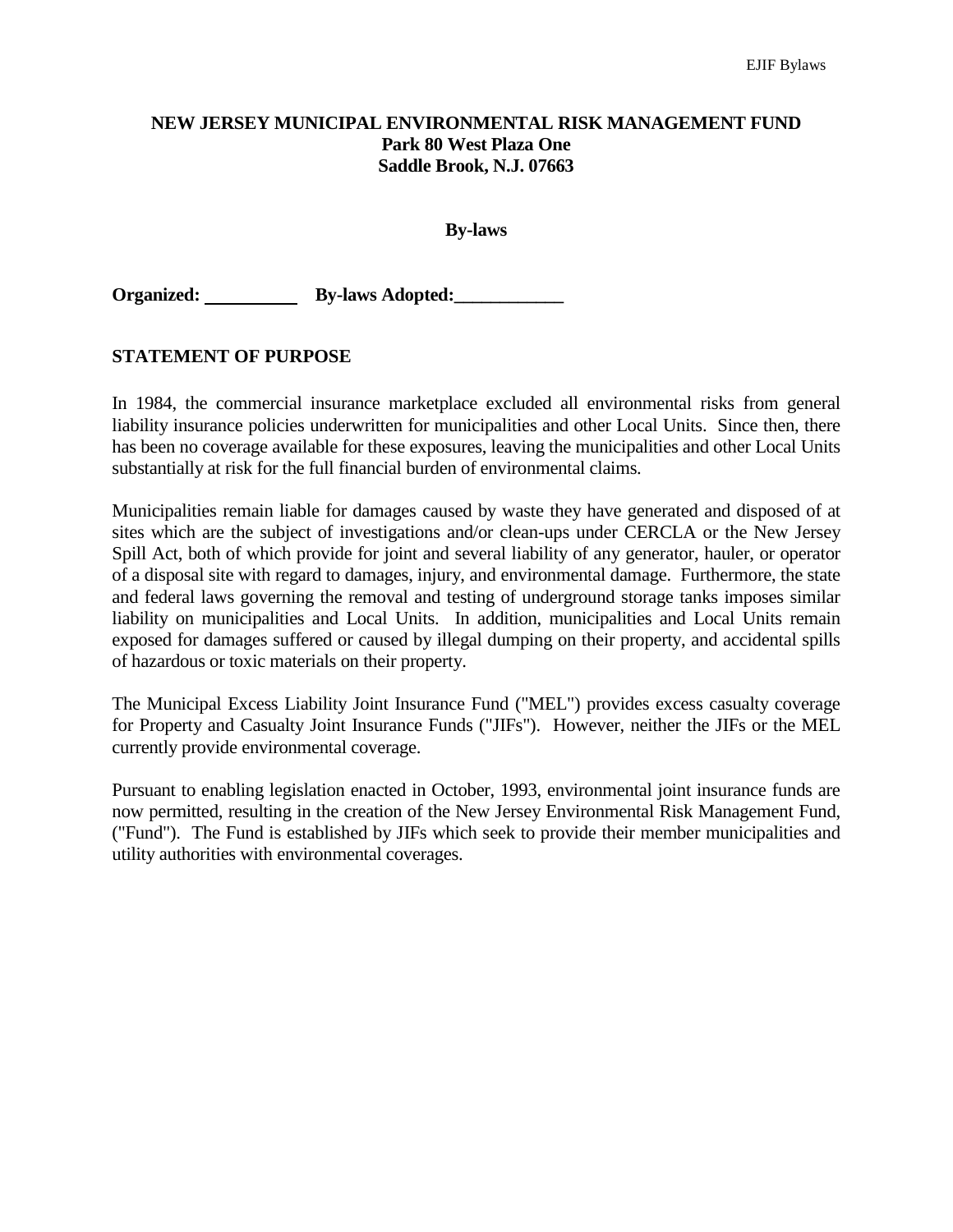### **ARTICLE I - DEFINITIONS**

The By-laws adopt the definitions set forth in NJAC 11:15 2.1 et seq by reference. For the purposes of the By-Laws, unless the context requires otherwise, the following words and phrases shall have the meanings indicated:

**"ACTUARY"** means a person who is a fellow in good standing of the Casualty Actuarial Society with three years recent experience in loss reserving or an associate in good standing of the Casualty Actuarial Society with five years recent Experience in Loss reserving.

**"ADMINISTRATOR"** or **"EXECUTIVE DIRECTOR"** means a person, partnership, corporation or other legal entity engaged by the Fund to act as Executive Director, to carry out the policies established by the Fund commissioners or executive committee and to otherwise administer and provide day-to-day management of the Fund.

**"BOND"** means bonds and other obligations, such as letters of credit, authorized and issued by the Fund.

- **"BOND RESOLUTION"** means a resolution adopted by the Fund describing the bonds to be authorized and issued and the bonds or indebtedness to be funded or refunded.
- **"EXCESS INSURANCE"** means insurance purchased from an insurance company authorized or admitted in the State of New Jersey or deemed eligible by the Commissioner of Insurance as a surplus lines insurer, covering losses in excess of an amount set forth in the insurance contract on a specific per occurrence, or per accident, or annual aggregate basis.
- **"FUND"** means the New Jersey Municipal Environmental Risk Management Fund.

**"FUND YEAR**" means the Fund's calendar year of January 1st through December 31st.

- **"INDEMNITY AND TRUST AGREEMENT"** means a written contract signed by and duly adopted by the members of the Fund under which each agrees to jointly and severally assume and discharge the liabilities of each and every party to such agreement arising from their participation in the Fund.
- 1. The agreement shall also create a trust and govern the operation thereof under which monies shall be held by the Fund commissioners as fiduciaries for the benefit of Fund claimants.
- 2. Where the Fund shall provide for the retention on a self-insured basis of any or all of the risks or liabilities, the agreement shall require and provide for the establishment of a separate trust account from which monies shall be disbursed solely for the payment of claims, allocated claim expenses and excess insurance or reinsurance premiums.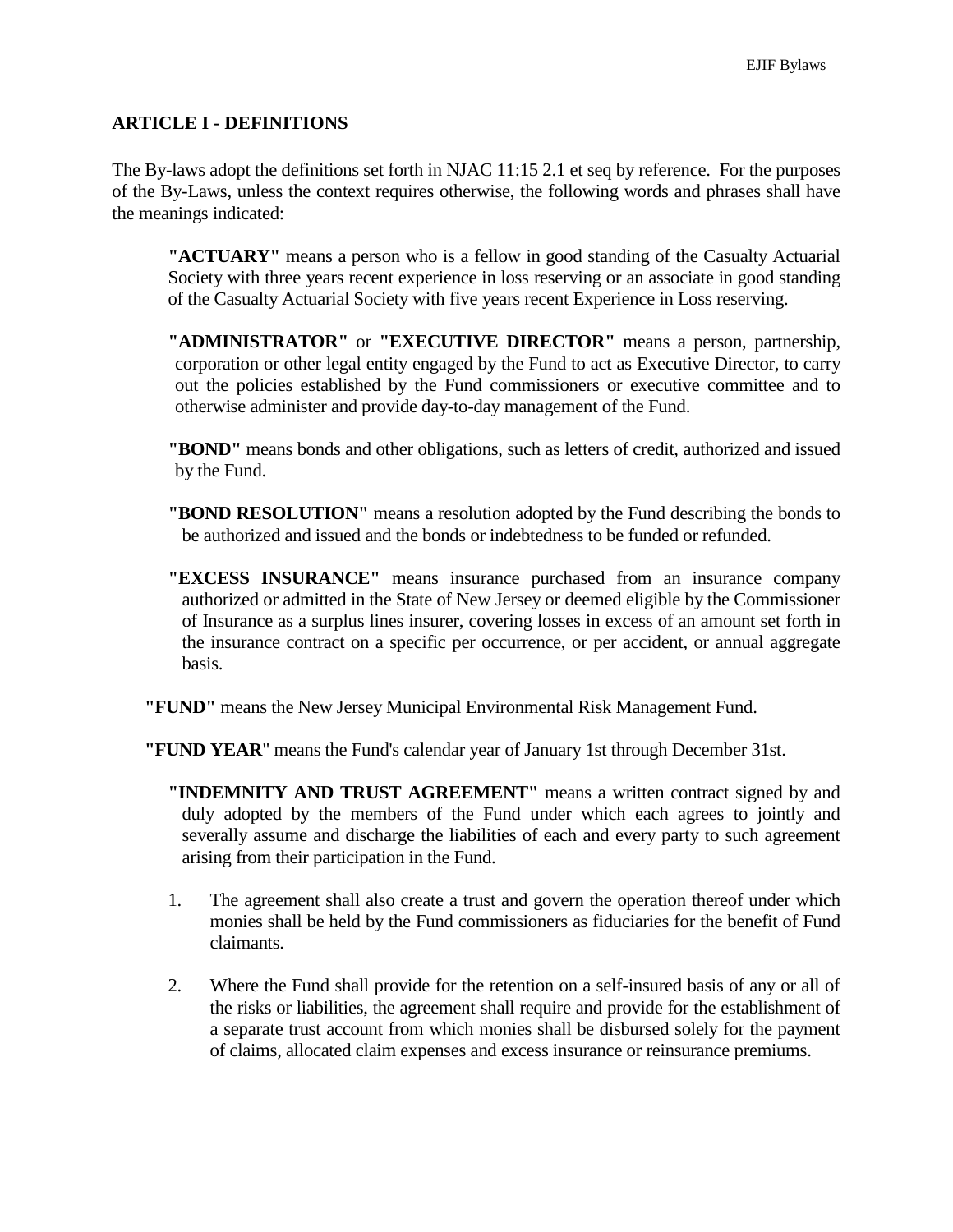"**LOCAL UNIT"** means a municipality, county, or any board of education which is a member of a

PARTICIPANT as defined herein.

**"PARTICIPANT"** means a Property-Casualty Joint Insurance Fund organized pursuant to N.J.S.A. 40A:10-36 et.seq. or N.J.S.A. 18A:18B-1 et. seq., a municipal or county utilities authority, or a county, municipality, or Board of Education which is not a member of a property-casualty Joint Insurance Fund.

**"SERVICING ORGANIZATION**" means an individual, partnership or corporation which provides services to the Fund not provided by the Administrator, Fund Attorney, Treasurer, Auditor or Underwriting Manager, including but not limited to:

Claims adjusting Environmental safety engineering

Compilation of statistics and the preparation of assessment, loss and expense reports. Preparation of reports required pursuant to P.L.1983 c.372 or any regulations and/or rules of the New Jersey Department of Insurance including but not limited to N.J.A.C. 11:15-2. Claims administration Actuarial Services

**"SURPLUS"** means that amount of monies in a trust account that is in excess of all costs, earned investment income, returned surplus, incurred losses and loss adjustment expenses and incurred but not reported reserves including the associated loss adjustment expenses attributed to the Fund net of any per occurrence or aggregate excess insurance or reinsurance for a particular year.

# **ARTICLE II - MEMBERSHIP**

### **Agreement To Join The Fund:**

- 1. Pursuant to NJSA 40A:10-36, the governing body of a qualified Participant shall by resolution or ordinance, as appropriate, agree to join the Fund.
	- a. The resolution or ordinance shall provide for execution of a written agreement specifically providing for acceptance of the Fund's bylaws or approved and adopted pursuant to NJSA 40A:10-36.
	- b. The agreement shall specify the extent of the Participant's participation in the Fund with respect to the types of insurance coverage to be provided by the Fund and shall include the duration of Fund membership, which in no event shall exceed three years pursuant to N.J.S.A. 40A:11-15 (6).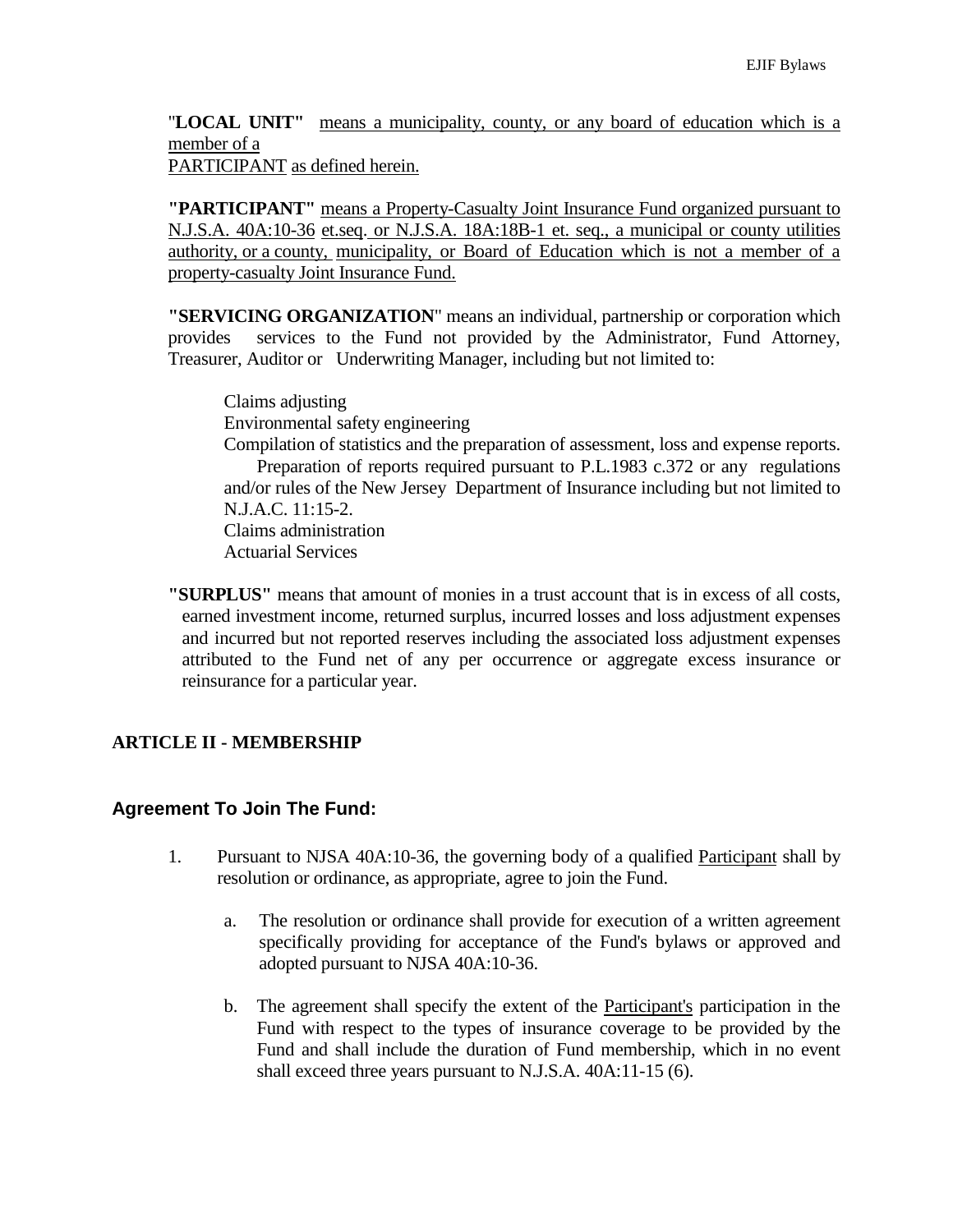- 2. The agreement shall include an executed Indemnity and Trust agreement.
- 3. All applicants to the Fund must also include a written statement certifying that the applicant has never defaulted on claims if self-insured, and has not been canceled for non-payment of insurance premiums for a period of at least two years prior to the application.

### **Initial Membership:**

Any Participant which participated in the feasibility study may be a part of the Fund's application subject to approval by the Commissioner of Insurance and the Department of Community Affairs.

### **Subsequent Membership:**

- 1. Any applicant seeking membership after the Fund's initial approval by the Commissioners of the state Department of Insurance and Department of Community Affairs shall submit an application for membership to the Fund on a form acceptable to the Commissioner of Insurance. The application shall include an executed Indemnity and Trust agreement and other documentation required in Section A above.
- 2. An application may be approved by a majority vote of the Fund commissioners or two-thirds vote of the full authorized membership of the executive committee based on the following criteria:
	- a. The applicant's control of environmental hazards and its environmental claims history is consistent with the Fund's objectives and indicates a prospective likelihood of satisfactory future claim performance.
	- b. The Fund has the administrative capability to absorb additional memberships.
- c. If the applicant has a sewage treatment facility(ies), the rated capacity must be less than 80 million gallons per day.
- 3. If the application is approved by the Fund, it shall be concurrently filed with the state Department of Insurance and the Department of Community Affairs and shall be accompanied by such amendments to the Fund's Budget and Plan of Risk Management as may be appropriate.
- 4. No new membership in the Fund shall become effective until the application and accompanying amendments to the Fund's Budget and Plan of Risk Management are approved by the Commissioners of Insurance and Community Affairs.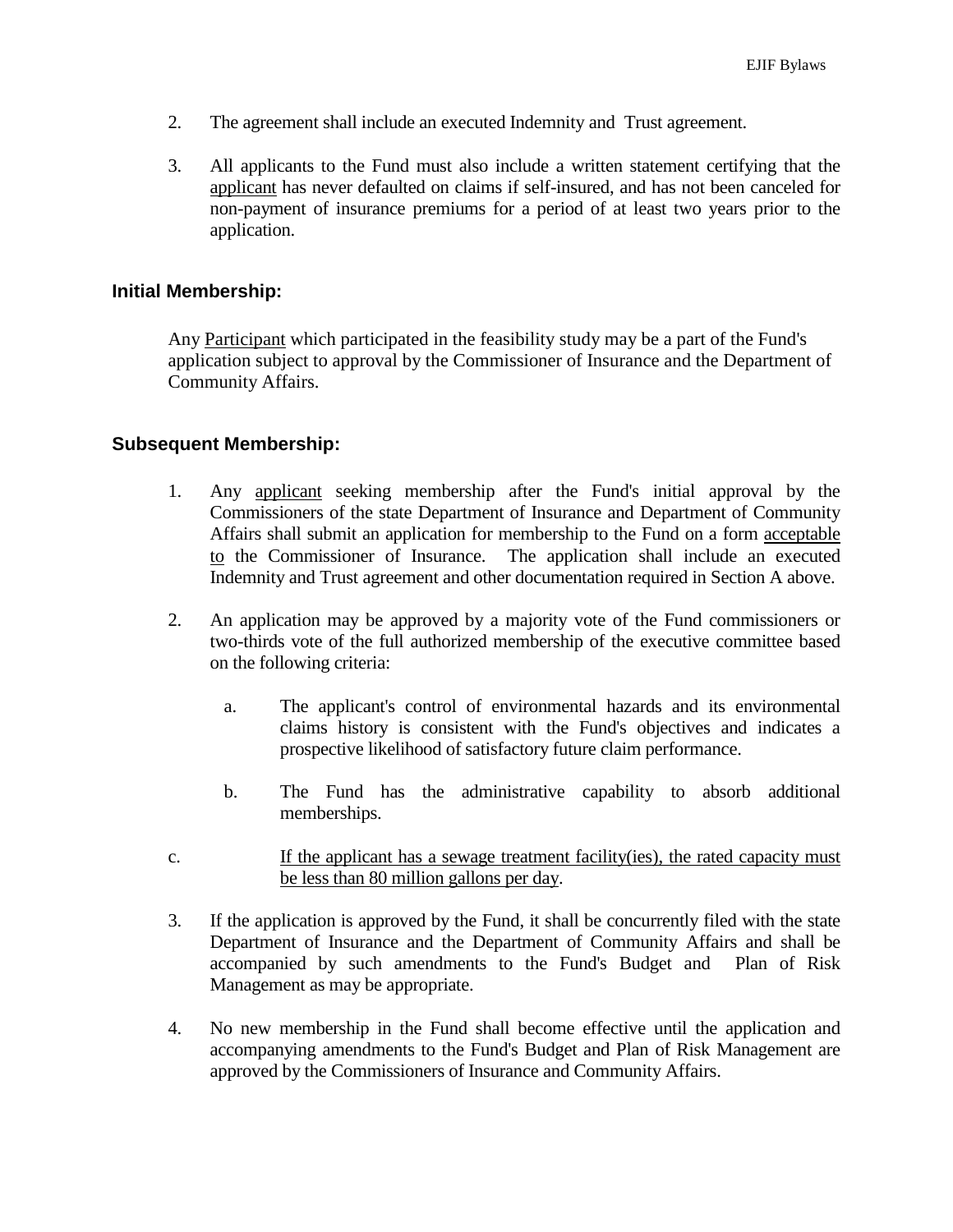### **Conditions Of Membership:**

As a condition of membership, each Participant shall:

- 1. Actively participate in all Fund sponsored Environmental Risk Management Programs.
- 2. Provide for one or more Insurance Producers, as defined under N.J.S.A. 17:22A-1, who shall not be a Fund commissioner, or employed by or under contract to the Fund, to be a servicing organization or an administrator.
- a. The Insurance Producer(s) shall be appointed by the Participant or Local Unit in conformance with the Local Public Contracts Law. The contract shall be submitted to the Fund for approval, after which the contract shall be filed by the Fund with the Department of Insurance and the Department of Community Affairs, Division of Local Government Services.
- b. The Participant shall inform the Fund in writing of the manner in which it will provide for the Insurance Producer(s) prior to the effective date or renewal date of its coverage for the ensuing Fund year.
- c. A Participant may elect to perform all or any portion of the duties of the Insurance Producer through its own staff upon approval of the Fund.
- d. If the Participant performs the services of the Insurance Producer itself, it shall agree to indemnify and hold harmless the Fund, Fund commissioners, appointed officials and other Fund servants, agents and employees from any and all claims arising from its decision to act in such manner.
- e. The Insurance Producer's specific responsibilities shall include, but not be limited to:
	- i. Evaluation of the Local Unit's exposure.
	- ii. Explanation of the various coverages available from the Fund and assisting the Local Unit in the selection of proper coverage.
	- iii. Preparation of applications, statement of values, etc., required by the Fund.
	- iv. Review of the Participant's and/or Local Unit's assessment.
	- v. Assist in the claims settlement process
	- vi. Review losses and engineering reports and provide assistance to the Local Unit's safety committee.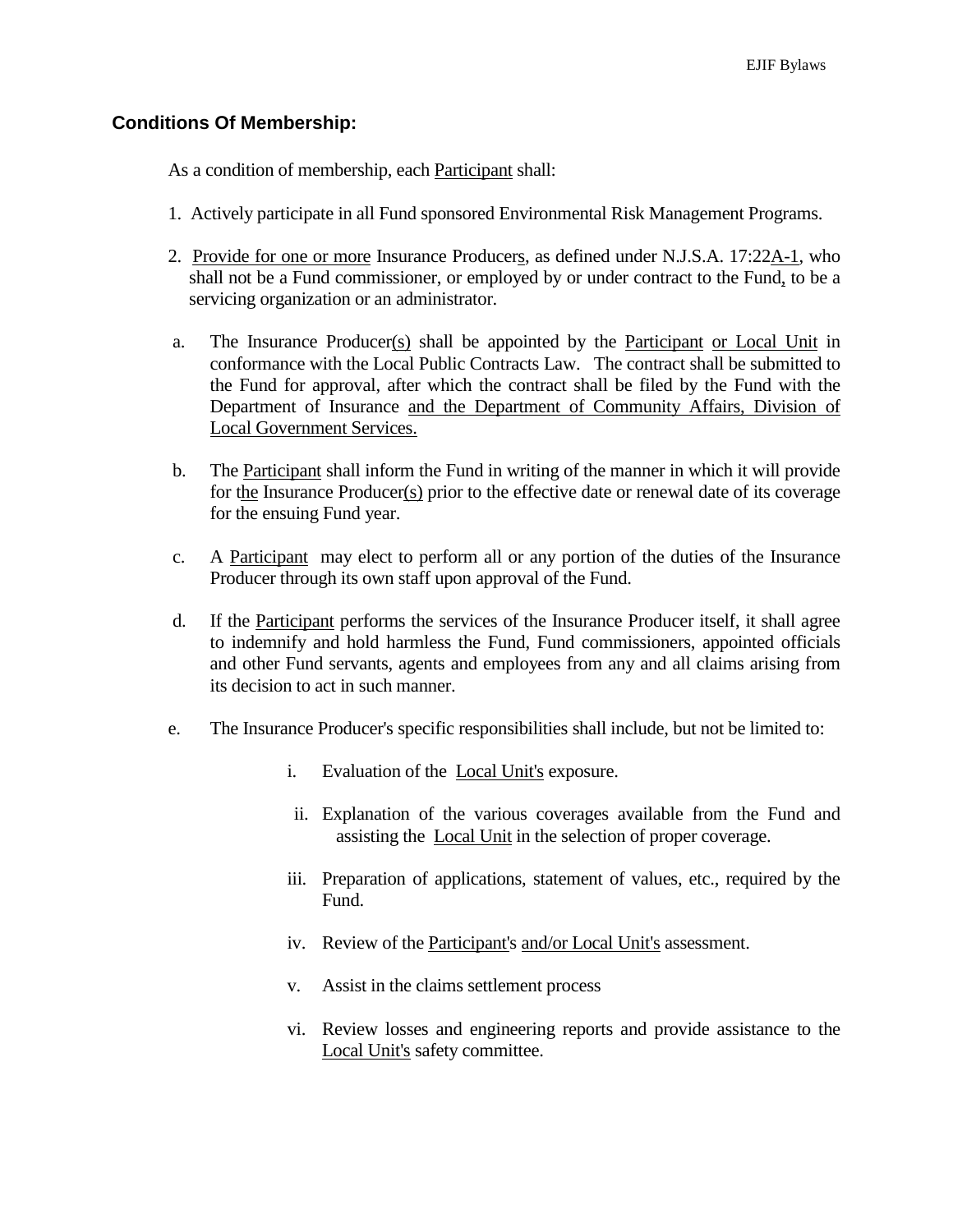### **Membership Renewals:**

- 1. Participants may renew their participation by execution of a new agreement to join the Fund ninety (90) days prior to the expiration of the term.
- 2. The Fund commissioners/executive committee must act upon any renewal application no later than forty five (45) days prior to the expiration of the term period. Otherwise, the renewal application is automatically approved.
- 3. In order to deny a renewal application, the Fund shall find by majority vote that the applicant has failed to fulfill its responsibilities as a Participant or no longer meets the Fund's written environmental risk management standards or other objective criteria duly adopted.
- 4. If a Participant's renewal application is rejected, the Fund shall comply with the provisions as outlined in subsection F2, 3 and 4 below.
- 5. Non-renewal of a Fund member does not relieve the Participant of responsibility for claims or other liabilities incurred during its period of membership.

## **Termination And/Or Withdrawal Of Fund Participants:**

1. A participating Participant must remain in the Fund for the full term of membership unless earlier terminated by a majority vote of the Fund commissioners or a two-thirds vote of the executive committee for non-payment of assessments or continued non-compliance after receiving written notice to comply with the Fund's bylaws or other obligations. However, a Participant shall not be deemed terminated until:

- a.The Fund gives, by registered or certified mail to the Participant, a written notice of its intention to terminate the Participant in ten (10) days; and
- b. Like notice shall be filed with the Department of Insurance and Department of Community Affairs, together with a certified statement that the notice provided for above has been given; and
- c. Ten (10) days have elapsed after the filing required by "b" above.
- 2. A Participant of the Fund that does not desire to continue as a member after the expiration of its membership term shall give written notice to the Fund of its intent ninety (90) days before the expiration of the term period. The Fund shall immediately notify the Department of Insurance and the Department of Community Affairs that the Participant has given notice to leave the Fund.
- 7 3. A Participant that has been terminated or does not continue as a Participant of the Fund shall remain jointly and severally liable for claims and other liabilities incurred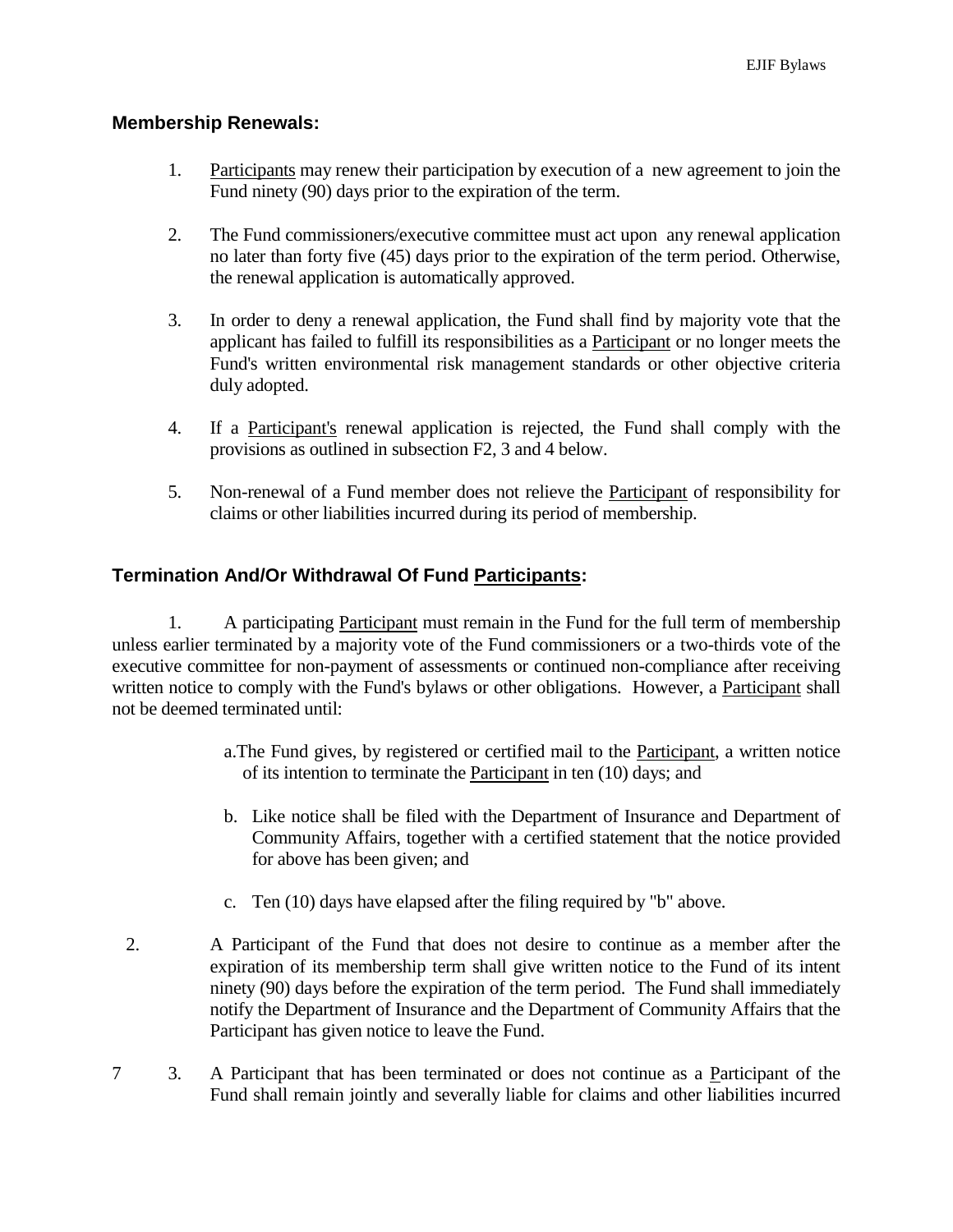by the Fund and its Participants during the period of its membership, including, but not limited to being subject to and liable for supplemental assessments.

- 4. The Fund shall immediately notify the Department of Insurance and the Department of Community Affairs if the termination or withdrawal of a Participant causes the Fund to fail to meet any of the requirements of P.L. 1983, c.372 (NJSA 40A:10-36 et seq.) or any other law or regulation of the State of New Jersey. Within fifteen (15) days of such notice, the Fund shall advise the Department of Insurance and the Department of Community Affairs of its plan to bring the Fund into compliance.
- 5. A Fund Participant is not relieved of the claims or other liabilities incurred during its period of membership except through payment by the Fund or Participant of those claims or liabilities.

## **ARTICLE III - ORGANIZATION**

### **Commissioners:**

### **1. Appointment:**

- a.**Commissioners**: In the manner generally prescribed by law, each Participant shall appoint one (1) commissioner to the Fund who shall be a member of the governing body, or an employee of the Participant.
- b.**Alternate**: Each Participant shall appoint one (1) alternate to attend either regular or special meetings on behalf of the Participant in the absence of the Fund commissioner. The alternate shall exercise the full power and authority of the Fund commissioner in his/her absence, including the right to vote and shall be either a member of the governing body, or an employee of the Participant.

#### **2. Terms of Office and Vacancy:**

- a. All terms of office shall expire on January 1st or until a successor is duly appointed and qualified.
- b. A commissioner who is a member of a Local Unit's governing body shall hold office for two years or for the remainder of his/her term of office as a member of the governing body, whichever shall be less.
- c. Commissioners shall hold office at the pleasure of the Participant and can be removed by the Participant at any time without cause.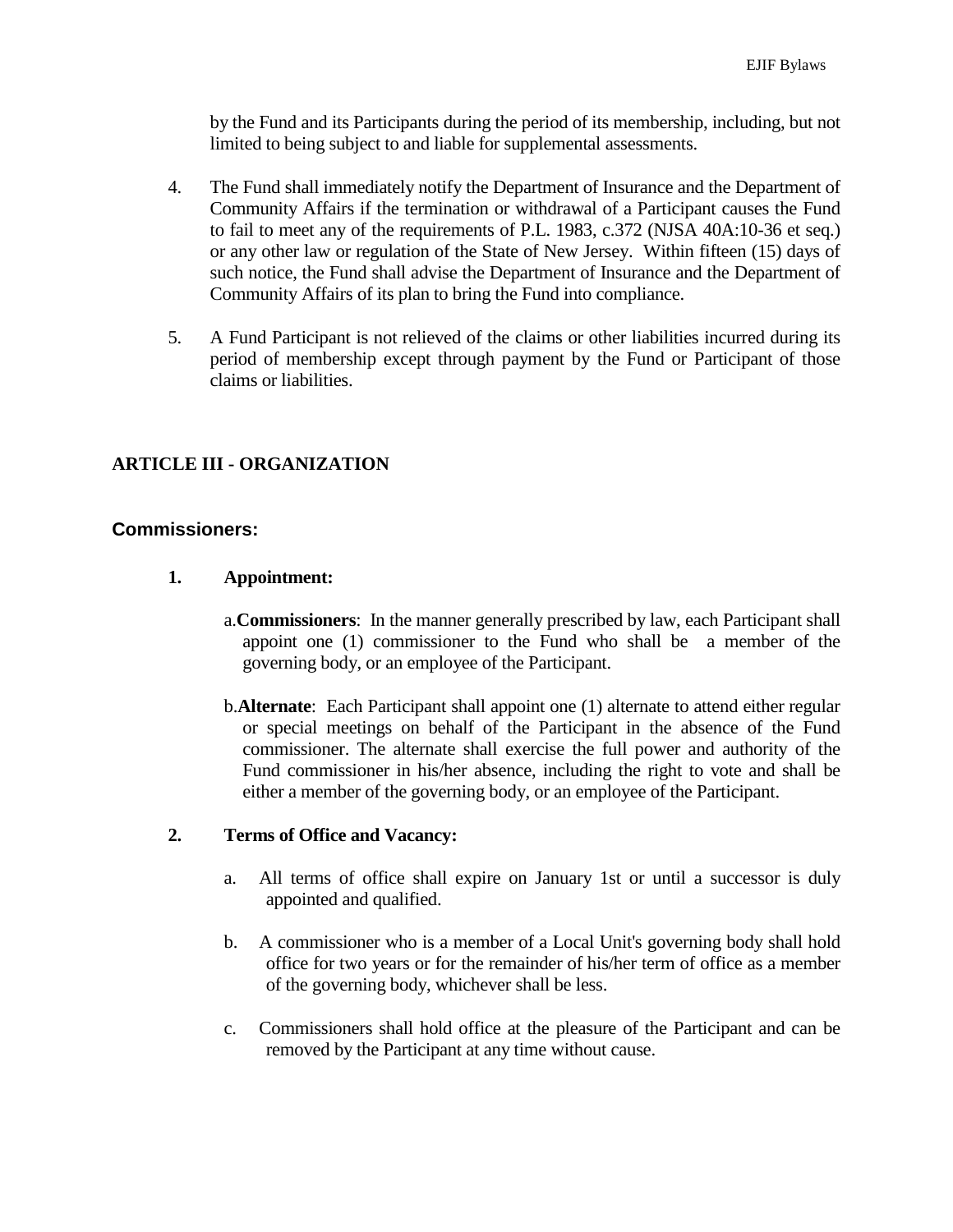- d. Where a vacancy occurs, the unexpired term of a commissioner, shall be filled by the appointing Participant in the manner generally prescribed by law.
- e. Fund commissioners/executive committee may vote to pay themselves a fee for attending meetings, not to exceed \$150 per meeting as authorized by Section 2 of P.L.1983 c.372 (C.40A:10-37)

### 3. **Responsibilities and Powers:**

- a. Each commissioner's vote shall be proportional to the current year's assessment of the Participant represented by the commissioner.
- b. Each commissioner shall be responsible to monitor all Fund activities through attendance at meetings and/or examination of the monthly minutes and reports.
- c. The commissioners are hereby authorized and empowered to operate the Fund in accordance with these bylaws and appropriate state laws and regulations.
- d. For the purpose of raising funds to provide for environmental impairment liability insurance or for the purpose of funding or refunding a bond or other indebtedness, including a letter of credit in connection with environmental impairment liability insurance, the commissioners shall have the power to authorize and issue or provide for the issuance of bonds except that the total aggregate amount of any such bonds, borrowings and letters of credit outstanding at any one time shall not exceed ten million dollars (\$10,000,000.00).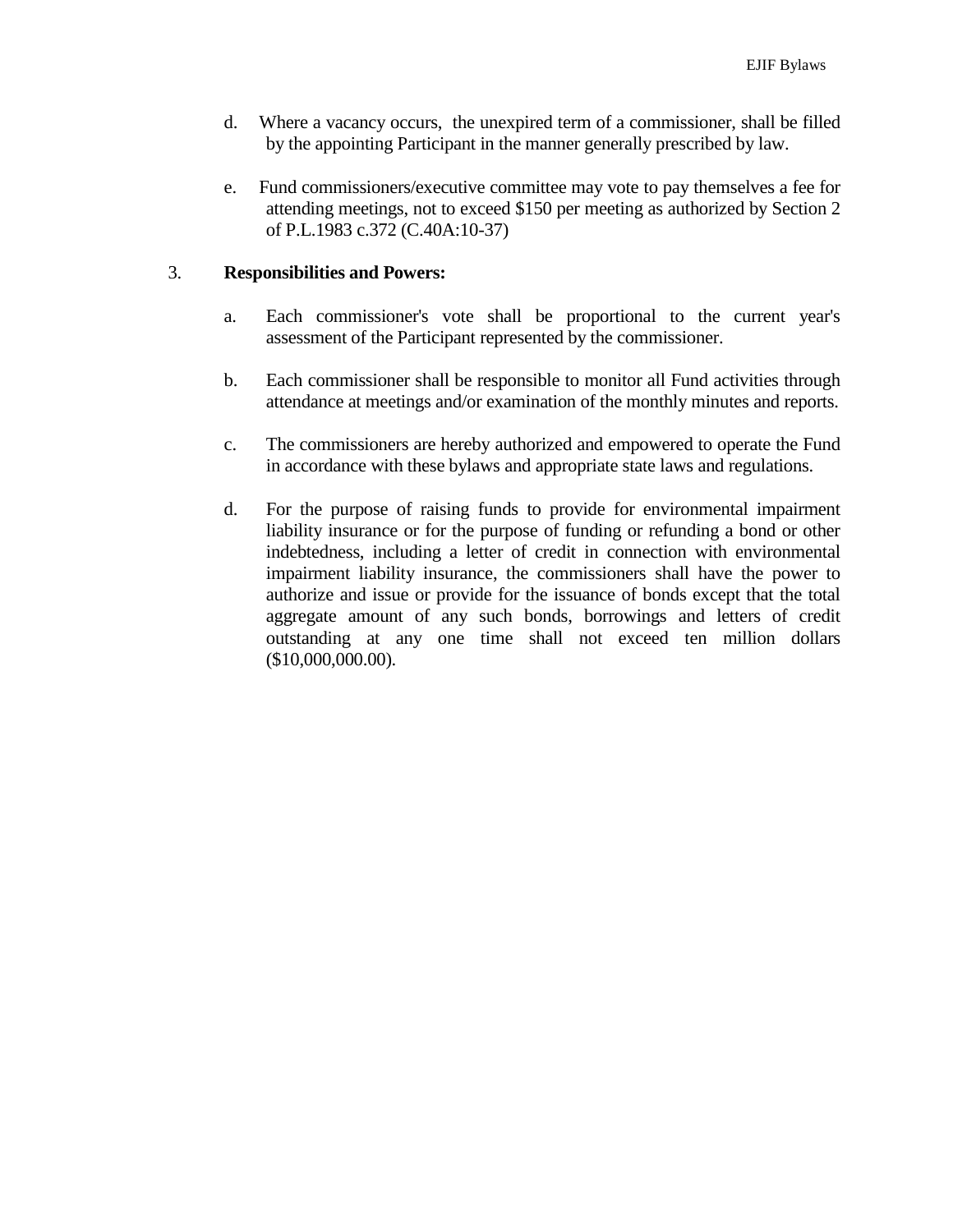- i. No funds so raised shall be used for administrative expenses of the Fund.
- ii. Before issuing or providing for the issuance of bonds, the commissioners and/or executive committee as applicable shall adopt a bond resolution which shall (a) describe the bonds to be authorized and issued and the bonds or indebtedness to be funded or refunded, if any; (b) state the cost or estimated cost of the project, if any; and (c) provide for the issuance of bonds in accordance with NJSA 40A:10- 36.
- iii. No bond resolution shall be adopted unless the Participants representing at least two-thirds of the Fund's current annual assessments have approved the proposed bond resolution by resolution or ordinance of each approving Participant, which resolution or ordinance has been duly certified by the appropriate officer of the Participant and filed with the secretary of the Fund.
- iv. Any debt incurred by the Fund shall be subject to the oversight provisions of sections 6, 7 and 8 of NJSA 40A:5A-6 and NJSA  $40A:5A-8$
- v. Upon adoption of a bond resolution, the commissioners and/or executive committee as applicable shall have the power to incur indebtedness, including bond anticipation notes, borrow money and issue it's bonds for the purpose of providing environmental impairment liability insurance or funding or refunding any bonds or other indebtedness including letter of credit. A bond may be issued in one or more series. A bond shall bear the date provided in the resolution and shall mature on a date not exceeding 20 years from the date on the bond. A bond shall bear interest at a rate within the maximum rate, be in the denomination and the form, carry the conversion or registration privileges, have such rank or priority, be executed in such manner, be payable from such sources in such medium of payment at such place or places within or without the State, and be subject to such terms of redemption, with or without premium, as the bond resolution may provide.
- vi. Bonds may be sold by the Fund at public or private sale at a price determined by the commissioners of the Fund.
- vii. A copy of a bond resolution shall be filed for public inspection in the Fund office and in the offices of the clerks of the Participants which are members of the Fund. The Fund shall cause to be published in a newspaper published or circulating in the jurisdiction of the Participants a notice stating the fact and date of the adoption, the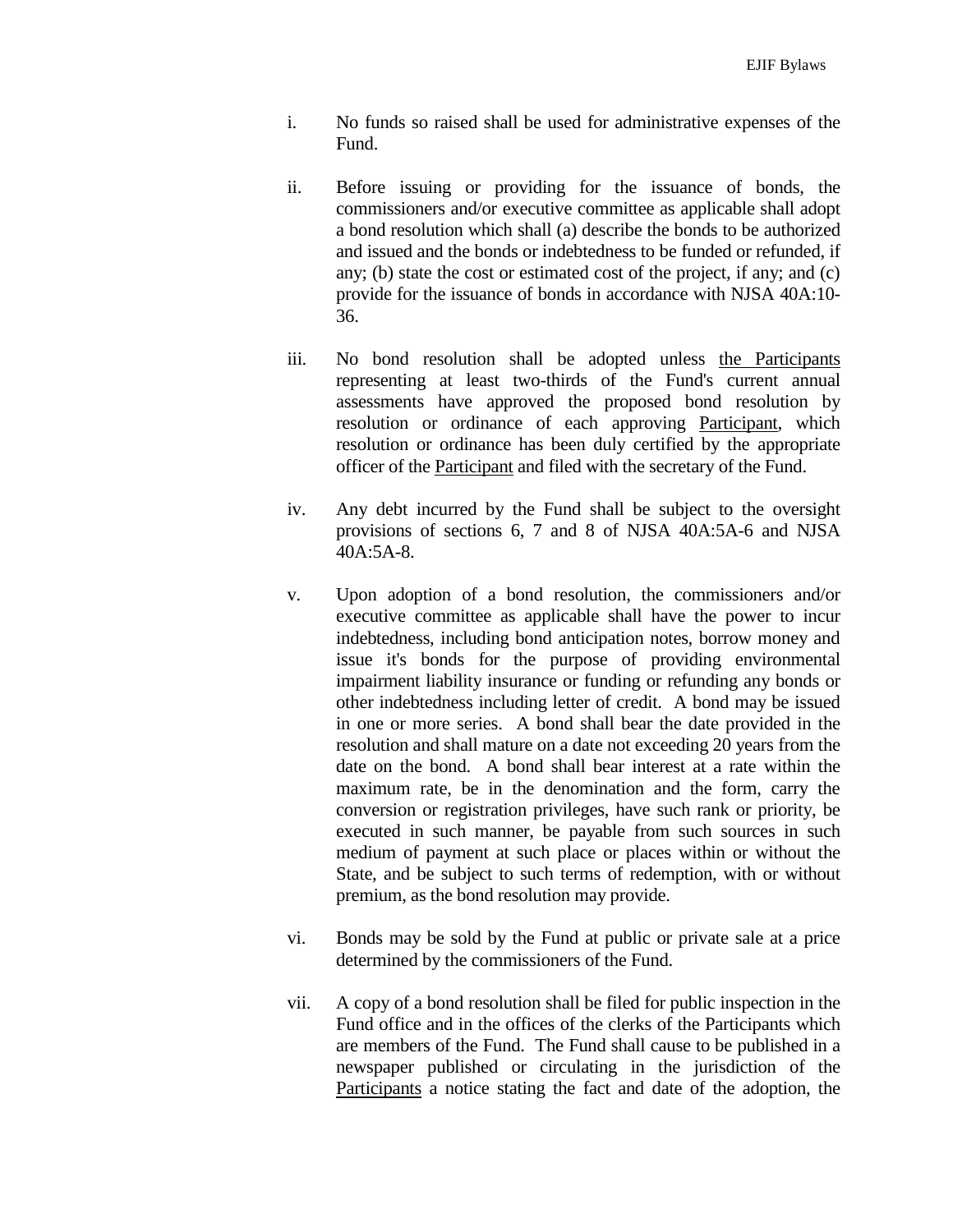places where the bond resolution has been filed for public inspection, and the date of the first publication. The notice also shall state than any action or proceeding of any kind in any court questioning the validity or proper authorization of a bond provided for by the bond resolution, or the validity of any covenant, agreement or contract provided for by the bond resolution shall be commenced within 20 days after the first publication of the notice. If after the notice is published, no action or proceeding questioning the validity or proper authorization of a bond provided for by the bond resolution referred to in the notice, or the validity of a covenant, agreement or contract provided for by the bond resolution is commenced within 20 days after the first publication of the notice, then all Participants of the Fund, their residents, and all other persons shall be forever barred from commencing an action or proceeding, questioning the validity of the creation and establishment of the Fund, or the validity or proper authorization of the bonds, or the validity of a covenant, agreement or contract, and the Fund shall be conclusively deemed to have been validly created and established and to be authorized to transact business and exercise powers as a joint insurance fund and the bond, covenant, agreement or contracts shall be conclusively deemed to be a valid and binding obligation in accordance with its terms and tenor.

- viii. The commissioners and/or executive committee as applicable shall have the power by provision in the bond resolution to covenant and agree with the several holders of a bond, as to:
	- a) the custody, security, use, expenditure or application of the proceeds of a bond;
	- b) payment of the principal of or interest on a bond and the sources and methods thereof, the rank or priority of a bond obligation as to a lien or security, or the acceleration of the maturity of a bond;
	- c) the use and disposition of any moneys of the Fund;
	- d) pleading, setting aside, depositing or trusteeing all or any moneys of the Fund to secure the payment of the principal of or interest on the bond, and the powers and duties of a trustee with regard thereto;
	- e) the setting aside out of the moneys of the Fund of reserves and sinking funds, and the source, custody, security, regulation, application and disposition thereof;
	- f) determination or definition of the moneys of the Fund or of the expenses of its operation;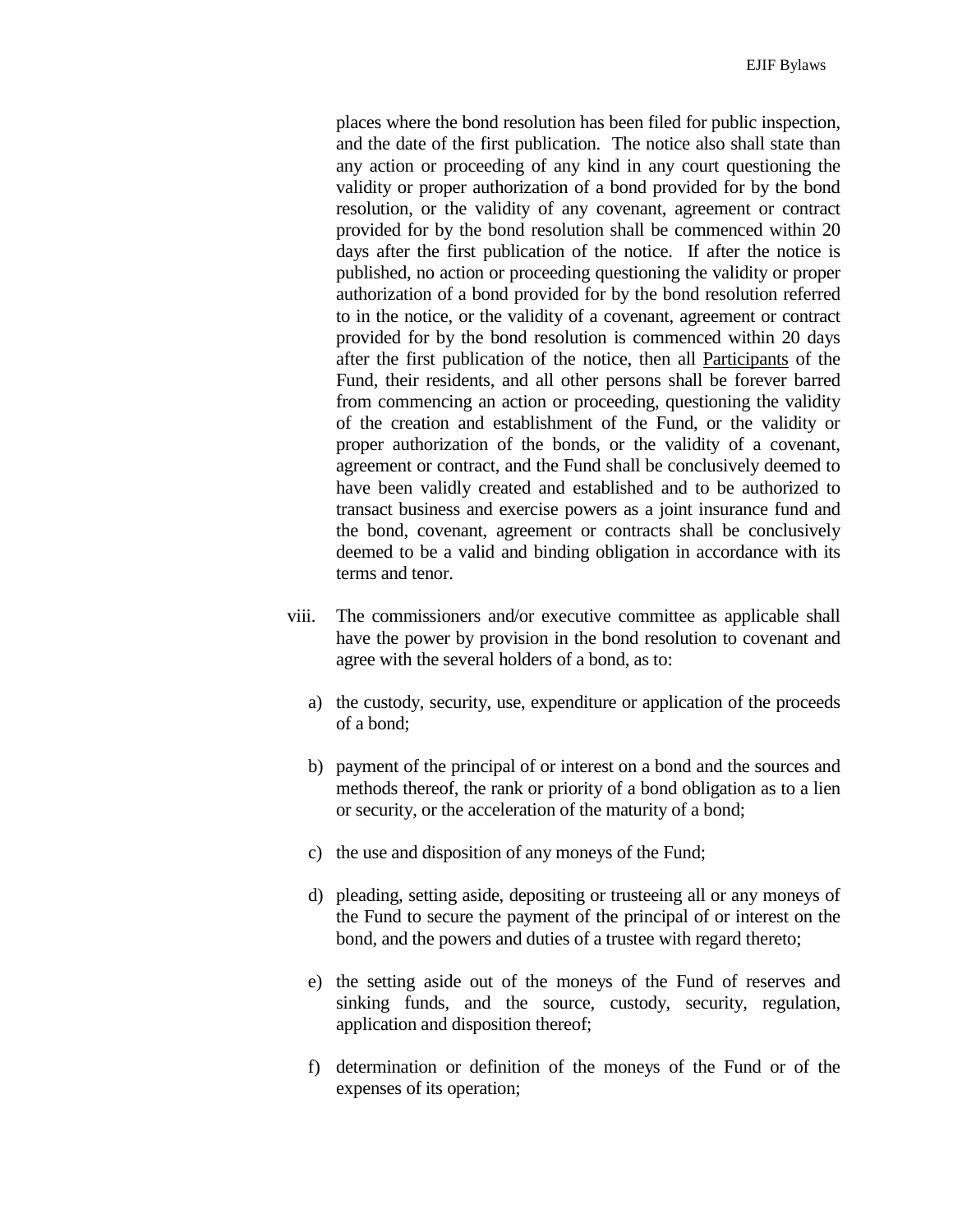- g) The assessment or other charges imposed by the Fund and the fixing, establishment, collection and enforcement of same, the amount to be raised thereby, and the disposition and application of the amount charged or collected;
- h) the assumption or payment of any indebtedness, lien or other claim against the Fund or any obligation having or which may have a lien on any moneys of the Fund;
- i) limitations on the issuance of additional bonds or on the incurrence of indebtedness of the Fund;
- j) vesting in a trustee or trustees within or without the State the rights, powers and duties in trust determined by the fund, which powers and duties may include any or all of the rights, powers and duties of the trustee appointed by the holders of bonds and limiting or abrogating the right of the holders to appoint a trustee or limiting the rights, duties and powers of the trustee;
- k) payment of costs or expenses incident to the enforcement of the bonds or of the provisions of the bond resolution or of any covenant or contract with the holders of the bonds;
- l) the procedure, if any, by which the terms of a covenant or contract with, or duty to, the holders of bonds may be amended or abrogated, which holders of bonds are required to consent to such an amendment or abrogation before it can be enforced, and the manner in which the consent may be given or evidenced; or
- m) any other matter or course of conduct which, by recital in the bond resolution, is declared to further secure the payment of the principal of or interest on the bonds.

All provisions of the bond resolution and all covenants and agreements shall constitute valid and legally binding contracts between the Fund and the several holders of the bonds, regardless of the time of issuance of the bonds, and shall be enforceable by any holder by appropriate action, suit or proceeding in lieu of prerogative writ.

ix. If the bond resolution authorizing or providing for the issuance of a series of bonds provides in substance that the holders of the bonds in the series shall be entitled to the benefits of this subsection, then in the event that there is a default in the payment of principal of or interest on any bonds of the series after the same becomes due, whether at maturity or upon call for redemption, and the default continues for a period of 30 days, or in the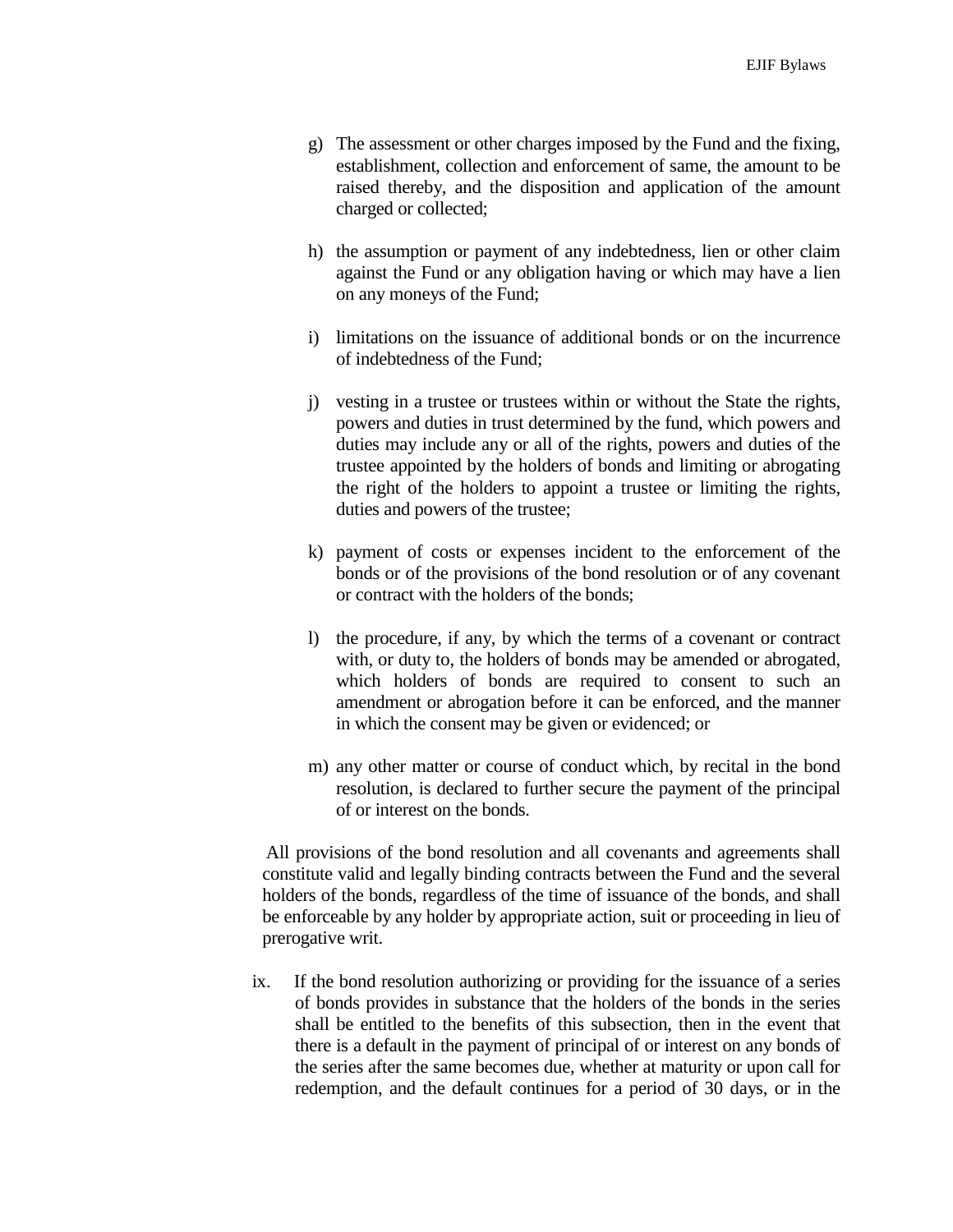event that the Fund fails or refuses to carry out and perform the terms of a contract with the holders and the bonds, and the failure or refusal continues for a period of 30 days after written notice to the Fund of its existence and nature, the holders of 25 percent in aggregate principal amount of the bonds of the series then outstanding by instrument or instruments filed in the office of the Secretary of State and proved and acknowledged in the same manner as a deed to be recorded, may appoint a trustee to represent the holders of the bonds of the series to exercise all powers and rights granted to a trustee pursuant to NJSA 40A:10-36.

- x. If the bond resolution authorizing or providing for the issuance of a series of its bonds provides in substance that the holders of the bonds of the series are entitled to the benefits of subsection ix of this section and further provides that any trustee appointed pursuant to subsection ix of this section or having the powers of such a trustee has the powers provided by this subsection, then the trustee, whether or not all of the bonds of the series have been declared due and payable, shall be entitled as of right to the appointment of a receiver of the Fund, and the receiver may enter upon and take possession of all moneys and other property of the fund and fix, charge, collect, enforce and receive the assessments and all moneys thereafter arising subject to any pledge thereof or contract with the holders of the bonds relating thereto and perform the duties and carry out the contracts and obligations of the Fund in the same manner as the Fund itself might do and under the direction of the court.
- xi. Neither the commissioners of the Fund nor any person executing bonds issued pursuant to these By-laws shall be liable personally on the bonds by reason of the issuance thereof. Bonds issued by the Fund pursuant to NJSA 40A:10-36 shall not be in any way a debt or liability of the State, either legal, moral or otherwise, nor shall they be in any way a debt or liability of any Participant of the Fund, either legal, moral or otherwise, except as provided by NJSA 40A:10-36 and nothing in these By-laws shall be construed to authorize the Fund to incur any indebtedness on behalf of or in any way to obligate the State or any Participant.
- xii. Nothing in these bylaws shall be construed to alter or impair the power of the Commissioner of Insurance to suspend or terminate the authority of the Fund or to assume control of the Fund in order to enable the Fund to meet it's obligations, cover it's expected losses or to liquidate, rehabilitate or otherwise modify it's affairs.

### **Officers:**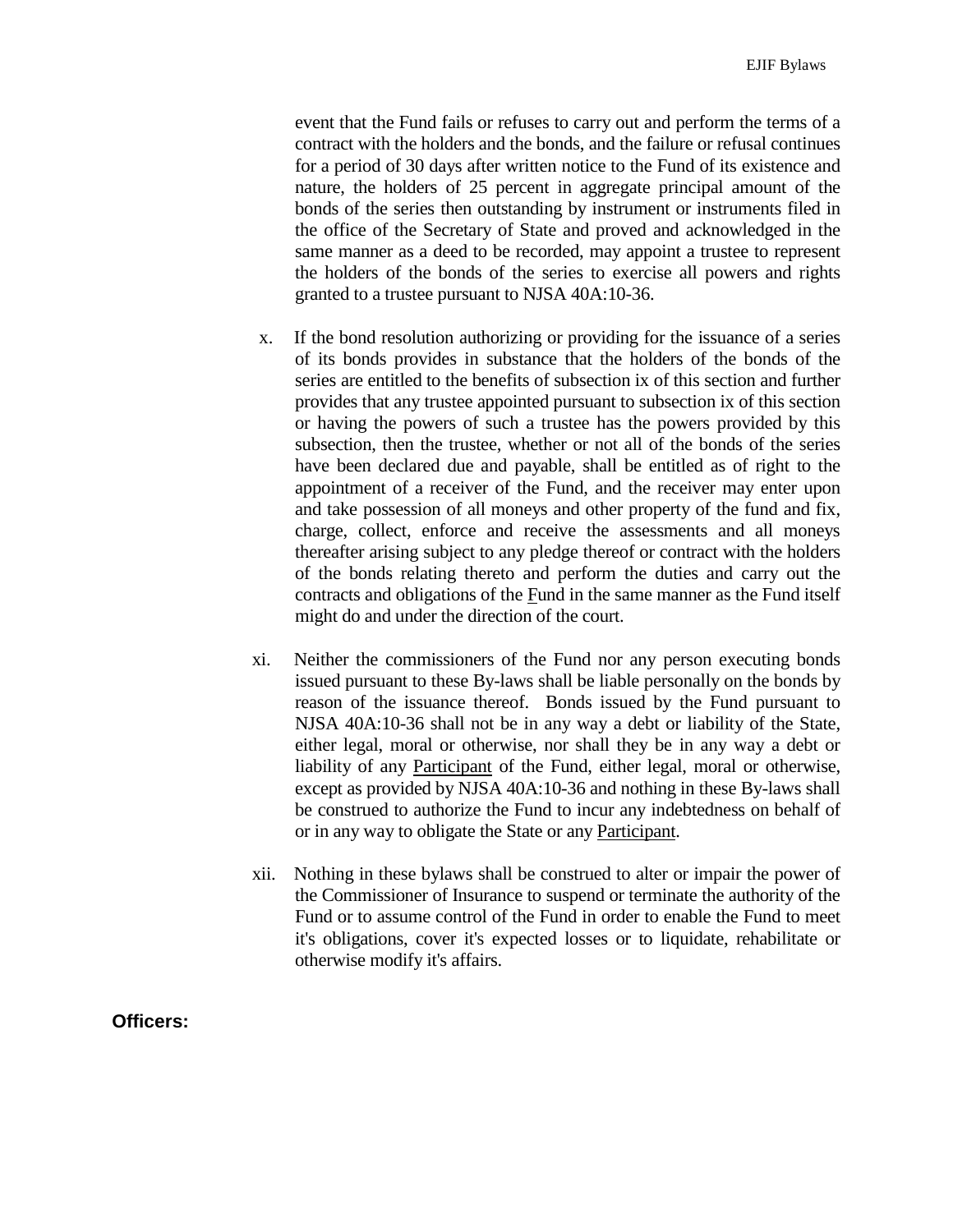- 1. At the January meeting, the commissioners shall meet to elect the officers of the Fund from its own membership. Fund officers shall serve until the January meeting of the following year, or until a successor is duly elected and qualified.
	- a.**Chairperson**: The chairperson shall preside at all meetings of the Fund commissioners/executive committee and shall perform such other duties provided for in these bylaws and the laws and regulations of the State of New Jersey.
	- b.**Secretary**: The secretary shall preside over the meetings of the Fund commissioners/executive committee in the absence of the chairperson, maintain written minutes of its meetings, retain all books, records, files and other documents of the Fund, and shall perform such other duties as provided for in these bylaws and the laws and regulations of the state of New Jersey.

The secretary shall have the responsibility to maintain the books and records of the Fund at the office of the Fund as from time to time designated by the Fund commissioners, which office the secretary shall have free access to.

- 2. In the event of a vacancy in any of the officer positions caused by other than the expiration of the term of office, the commissioners shall by majority vote fill the vacancy for the unexpired term.
- 3. Any officer can be removed without cause at any time by a two-thirds vote of the full membership of the Fund commissioners. In this event, the full membership of the Fund commissioners shall vote to fill the vacancy for the unexpired term.

# **Fund Professionals:**

At the January meeting, the commissioners/executive committee shall meet and select individuals to serve in the following professional positions. These individuals shall serve until the January meeting of the following year, or until a successor is duly appointed and qualified where permitted by law. Where required by law, all professional officials shall be retained pursuant to the "Local Public Contracts Law."

- 1. **Treasurer**: The Treasurer shall not be a commissioner. The Treasurer shall have the following duties and responsibilities:
	- a.The Treasurer shall be the custodian of the Fund's assets and shall maintain the various trust Funds.
	- b.The Treasurer shall approve all receipts, payments, and financial records.
	- c.The Treasurer shall prepare the Fund's cash management plan and shall invest all balances.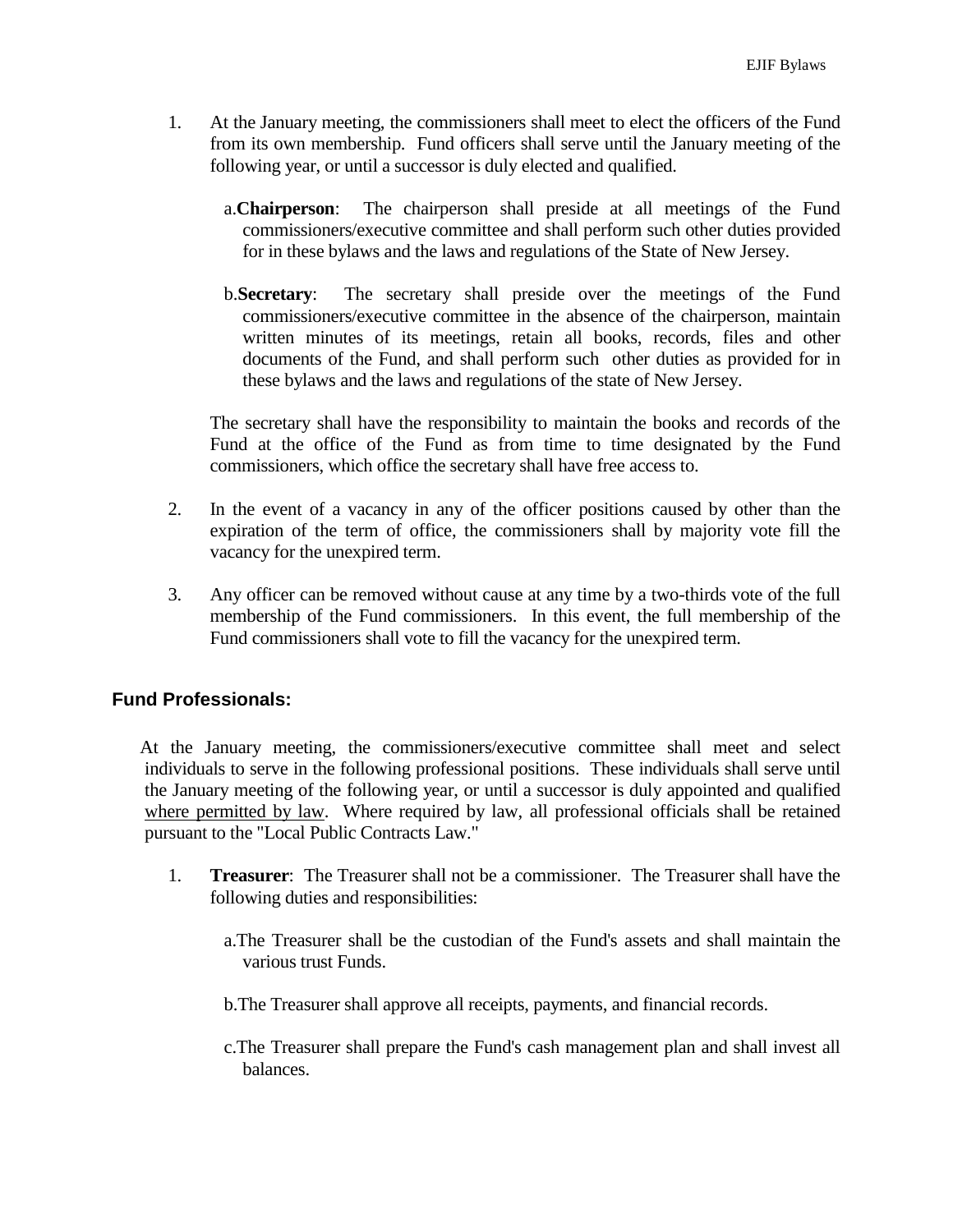- d.The Treasurer shall perform such other duties as provided for by the Fund commissioners/executive committee, these bylaws and in the laws and regulations of the State of New Jersey.
- e.The Treasurer shall be covered by a fidelity bond protecting the Fund's assets in a form and amount to be determined annually by the commissioners/executive committee. Said bond to be paid for by the Fund.

### 2. **Executive Director/Administrator:**

- a.The Administrator shall be experienced in risk management matters and shall not be a commissioner of the Fund.
- b.Except with the approval of the Commissioner of Insurance, the Administrator, its employees, officers or directors shall not be an employee, officer or director of or have either a direct or indirect financial interest in a servicing organization or any organization which acts as an insurance producer for member Participants.
- c.The Administrator shall have the following duties and responsibilities:
	- i.Prepare for approval of the Executive Committee and implement the Fund's operations manual and the policy and procedures manual.
	- ii.Prepare the Fund's budget, compile and bill the assessments.
	- iii.Maintain the Fund's underwriting files, prepare new member submissions for review by the Executive Committee, and supply underwriting data to other Fund professionals as needed.
	- iv.Maintain the Fund's general ledger, accounts payable and accounts receivable functions.
	- v.Coordinate the Fund's meeting agendas, minutes, elections, contracts, as well as, maintain the Fund's official records and office.
	- vi.Prepare all filings required by the State regulators.
	- vii.Attend all meetings of the Executive Committee.
	- viii.Perform such other duties specified by the Executive Committee in its manual of operations, pertaining to the Executive Director.
	- ix.Assume overall Executive responsibility for the operations of the Fund except that the Administrator shall not be responsible for the errors and omissions of any other servicing organization except as to generally monitor the compliance of said organization with the directions of the Executive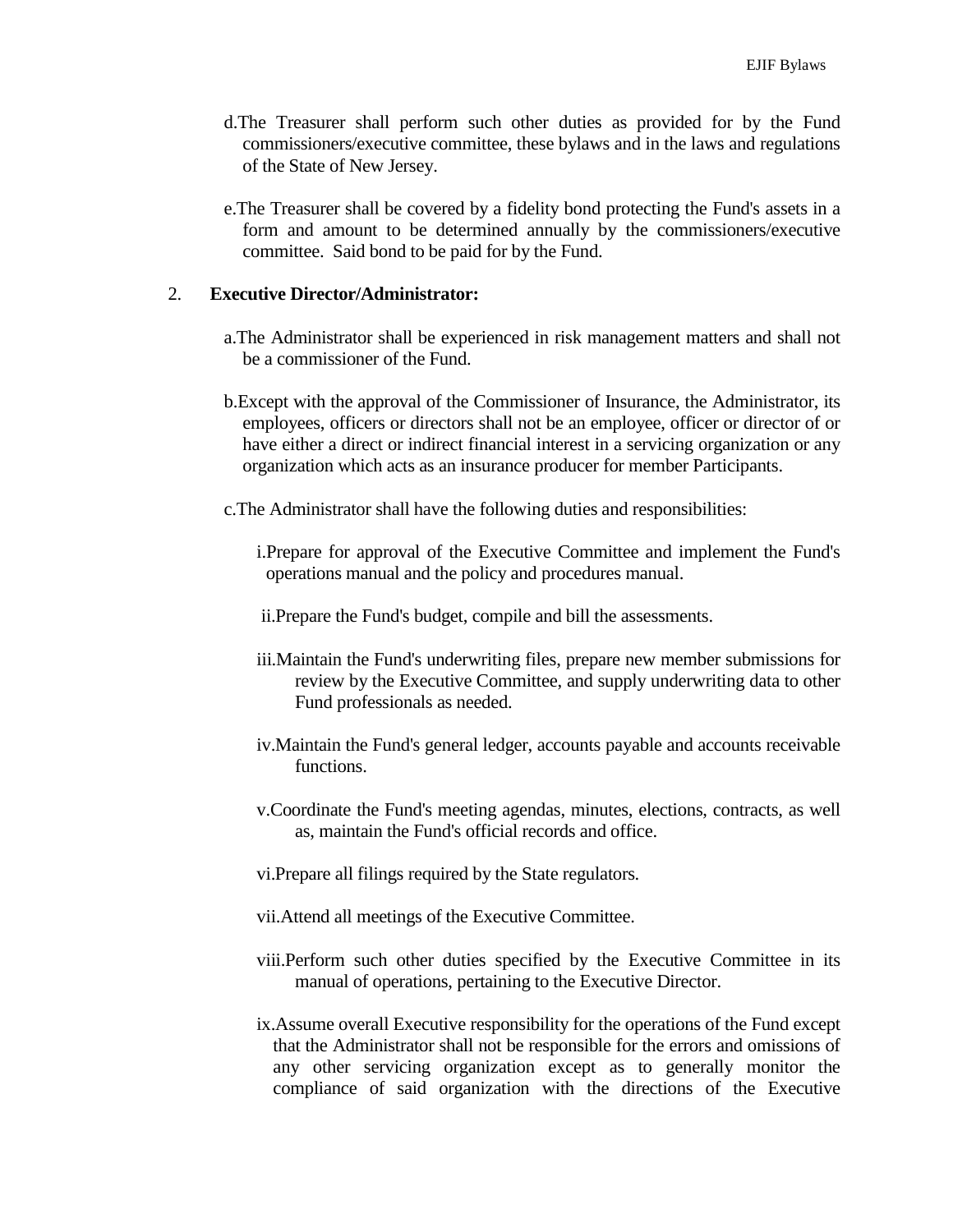Committee, their service Provider contract, or applicable statutes and regulations as to form and timeliness of said undertakings. For example, the Administrator shall be responsible to verify the issuance of the excess or reinsurance policies and the timely receipt of said policies by the Fund, however, the Administrator shall not be responsible for the content of the policies or the adequacy of the coverage.

- d.The Administrator shall be bonded in a form and amount acceptable to the Commissioner of Insurance. The Administrator shall also be covered by Errors and Omissions insurance as provided by NJAC 11:15-2 and/or supplements or amendments thereto. Said coverage to be paid by the Fund.
- 3. **Auditor:** The auditor shall be an independent certified public accountant (CPA) or a registered municipal accountant (RMA) but shall not be a commissioner. The auditor shall conduct the annual audit of the Fund and shall perform such other duties as provided for by the Fund commissioners/executive committee, these By-laws and the laws and regulations of the State of New Jersey.

### 4. **Attorney**:

- a. The Attorney shall be admitted to the New Jersey Bar but shall not be a Fund commissioner.
- b. The Attorney shall have the following responsibilities:
	- i. The Attorney shall advise the Fund on legal matters and the appropriateness of claim settlements recommended by the claims administrator.
	- ii. The Attorney shall advise the commissioners/executive committee on the selection of counsel to represent the Fund in the defense of claims. However, the Attorney or any member of the Attorney's law firm shall not defend any claim which is the responsibility of the Fund without the authorization of the commissioners/executive committee.
	- iii. The Attorney shall perform such other duties as provided for by the Fund commissioners/executive committee, these bylaws and the laws and regulations of the State of New Jersey.

### 5. **Underwriting Manager:**

- a.The Underwriting Manager shall be experienced in risk management matters and shall have the minimum qualifications as defined in NJSA 17:22 A-1. The Underwriting Manager shall not be a commissioner of the Fund.
- b.The Underwriting Manager shall have such duties as detailed in the Plan of Risk Management which may include: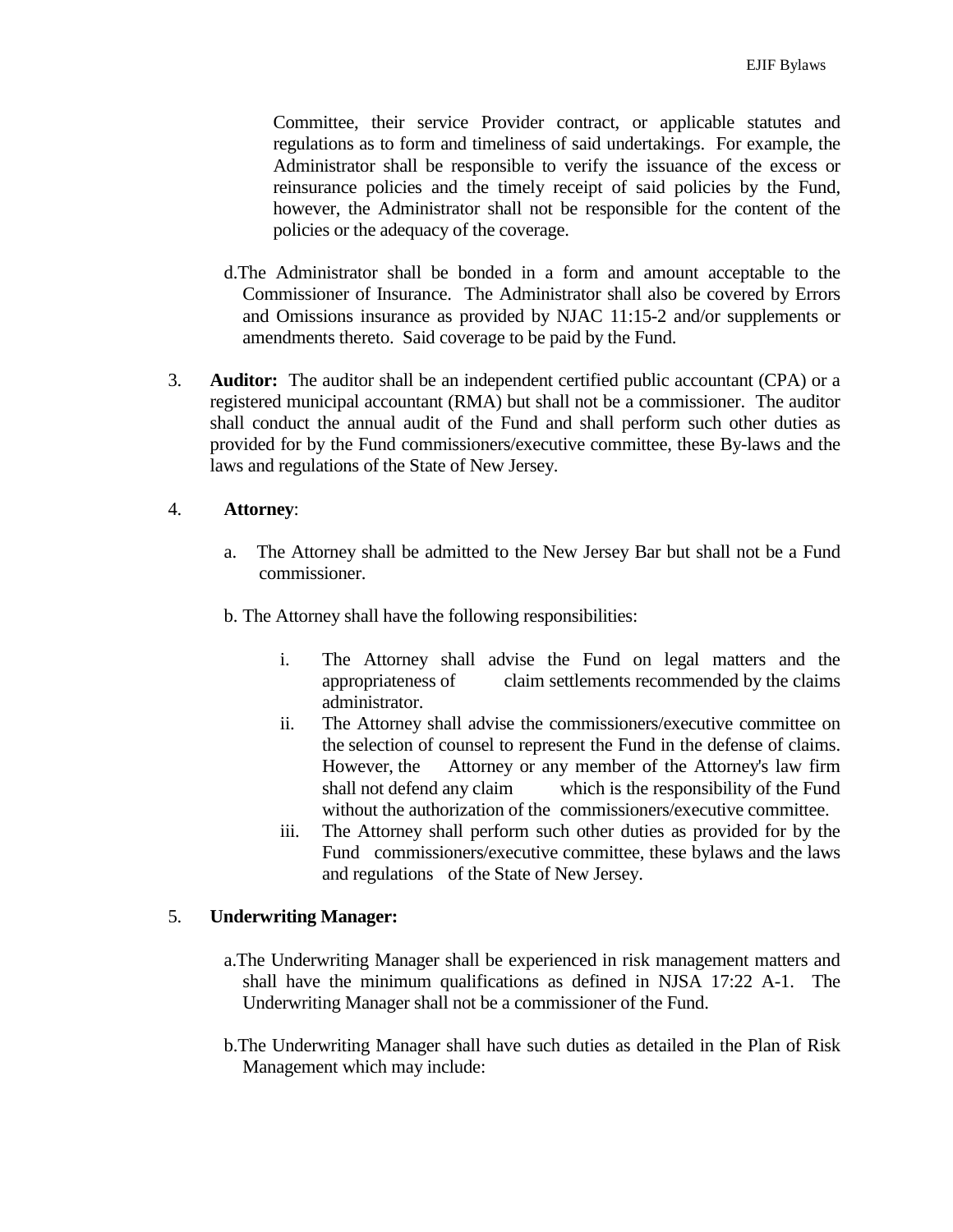- i.Coordinating the insurance producers appointed by the Participants pursuant to Article II subsection D.
- ii.Assisting in developing and implementing the Fund's membership programs designed to attract potential members as well as retain existing membership.
	- iii.Providing input to the Fund's Coverage Committee in the preparation of the Coverage Manual.
- iv.Attend meetings of potential members at the request of a Producer or the Fund.
- v. Performing such other duties as provided for by the Fund.
- 6. **Service Agent**: The Fund shall designate and appoint an agent in New Jersey to receive service and process on behalf of the Fund.
- 7. All Fund professionals shall be retained on a contractual basis which shall be approved by the Fund commissioners/executive committee and submitted to the Commissioner of Insurance and the Commissioner of Community Affairs.
- 8. Fund professionals shall be compensated for their services pursuant to written fee guidelines submitted annually and approved by a majority of the Fund commissioners/executive committee. The written fee schedule shall be part of the official contract.

# **Executive Committee:**

- 1. If the total number of commissioners exceeds seven (7),as soon as possible after the beginning of the year, the Fund commissioners shall meet and elect five (5) Fund commissioners to serve with the chairperson and the secretary as the executive committee of the Fund. During their term of office, members of the executive committee shall exercise the full power and authority of the commissioners except as otherwise provided. Wherever the term "commissioners/executive committee" appears in these By-laws, that term shall be interpreted to mean "executive committee", except in those cases where the express language and content of these Bylaws or applicable statutes dictate otherwise.
- 2. The executive committee shall serve co-terminously with their underlying office, until the January meeting of the following year, or until their successors are duly elected and qualified.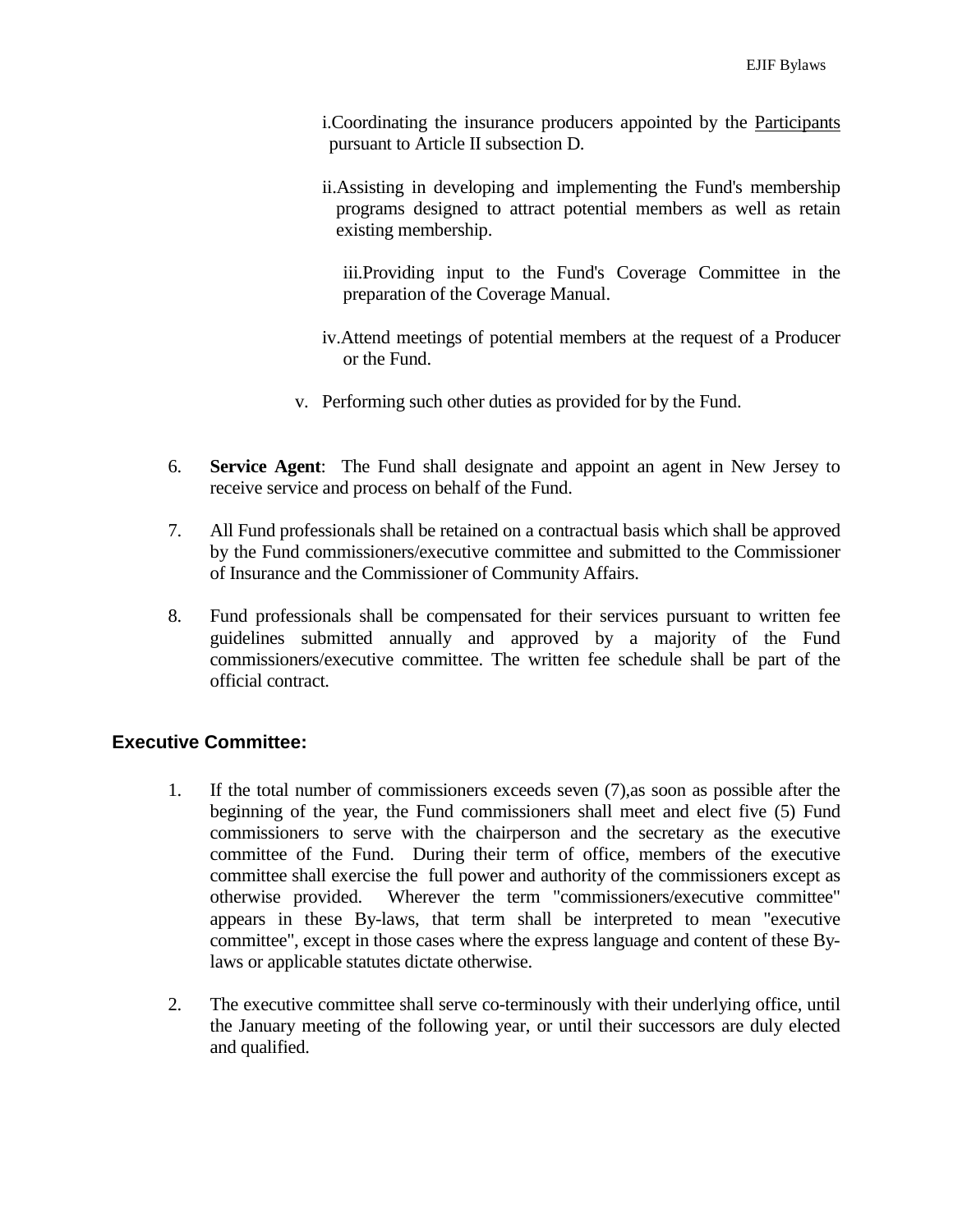3. In the event the commissioners shall elect an executive committee, they may also elect no more than seven (7) commissioners to serve as alternate members of the executive committee to attend either regular or special meetings to serve in the absence of a member or members of the executive committee. An alternate or alternates serving in the absence of a member, or members, of the executive committee shall exercise the full power and authority of an absent member or members.

> a. Alternates shall serve in established priority order, designated as alternate #1 and alternate #2, etc.

- 4. Vacancies on the executive committee caused by a reason other than the expiration of the term of office shall be filled by the Board of Fund Commissioners.
- 5. The executive committee shall oversee the Fund professionals and the operation of the Fund to assure compliance with these By-laws and applicable rules and regulations.

## **Indemnification Of Officers And Employees:**

- 1. The Servicing Organization and Administrator shall provide Errors and Omissions coverage in a form satisfactory to the Commissioner of Insurance.
- 2. The Fund commissioners/executive committee, at their discretion may require the auditor, Treasurer, Fund Attorney, defense attorneys or other Fund professionals and/or servicing organizations, to produce evidence of Errors and Omissions coverage, and such other coverages as they deem advisable, as a condition of employment.
- 3. Except to the extent covered by Errors and Omissions insurance as may be required, as set forth above, the Fund shall indemnify any past, present or future Fund commissioner, official or employee of the Fund for claims arising from an act or omission of such Fund commissioner, official or employee within the scope of the performance of such individuals' duties as Fund commissioner, officials or employee. Such defense and indemnification shall include reasonable attorney's fees, costs and expenses incurred in defending such claims. Nothing contained herein shall require the Fund to pay punitive damages or exemplary damages or damages arising from the commission of a crime by such an individual and the Fund shall not be required to provide for the defense or indemnification of such an individual when the act or omission which caused the injury was the result of actual fraud, malice, gross negligence or willful misconduct of such individual or in the event of a claim against such an individual by the State of New Jersey or if such Fund commissioner, official or employee is either covered, or required to be covered by Errors and Omissions liability insurance.

The determination as to whether an individual's conduct falls within any of the above exceptions shall be made by the Fund commissioners/executive committee. Nothing herein contained is intended to shield any employee or appointed official from liability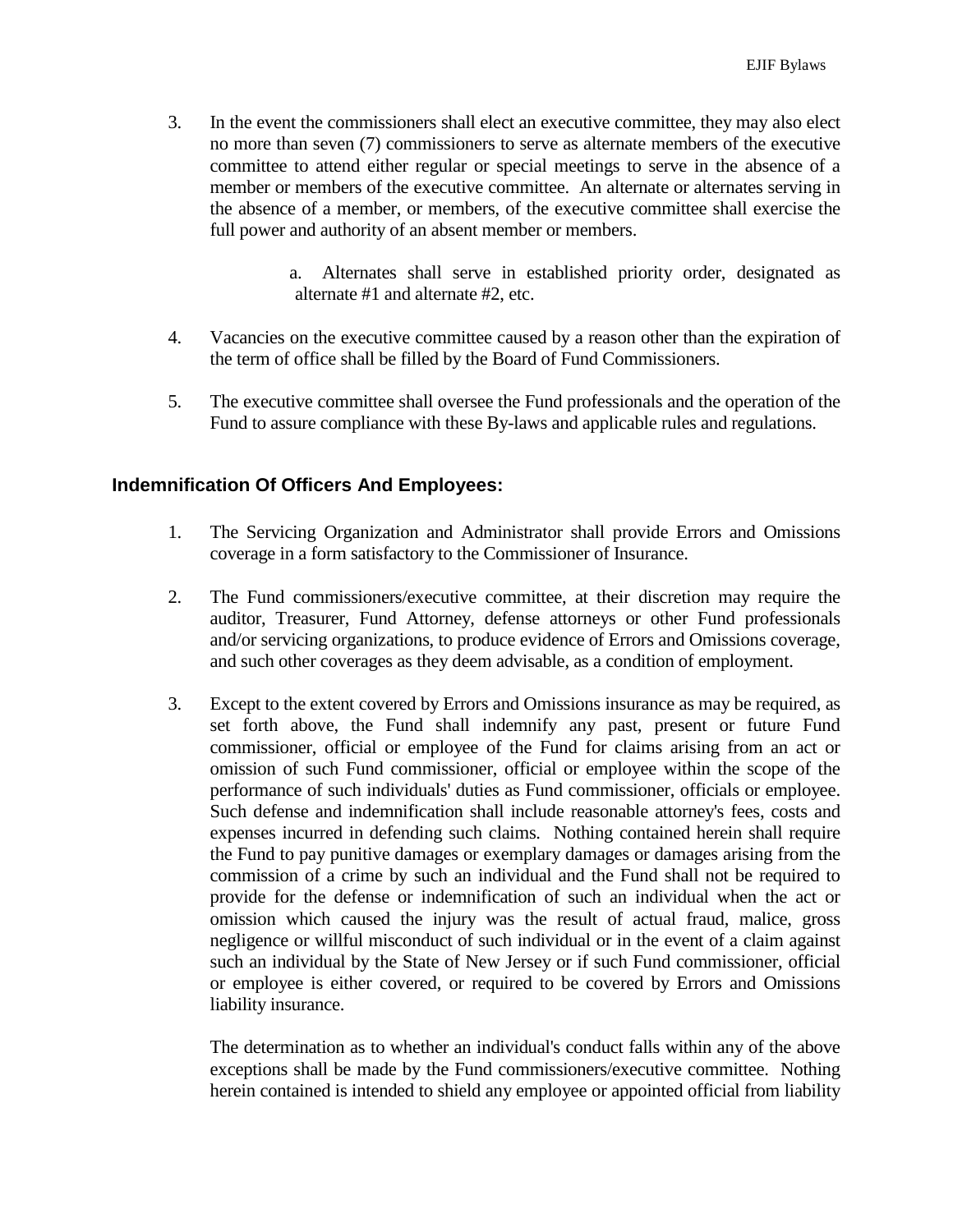for any act, omission or wrongdoing which would not customarily be covered by Errors and Omissions insurance if same had been required of said employee or appointed official.

- 4. A present, past or future Fund commissioner, official or employee of the Fund shall not be entitled to a defense or indemnification from the Fund unless:
	- a.Within ten (10) calendar days of the time he or she is served with the summons, complaint, process, notice or pleading, he or she delivers the original or exact copy to the Fund chairman with a copy to the Fund Attorney, selected by the Fund to handle such matters, together with a written request that the Fund provide for his or her defense.
	- b.He or she cooperates in the preparation and presentation of the defense with the attorney selected to defend the case.
	- c.He or she agrees that the Fund and its counsel shall have exclusive control over the handling of the litigation, and the right to settle the litigation, except in those instances where a conflict of interest exists, as determined by an attorney selected by the Fund to handle such matters.
- 5. The forgoing right of indemnification shall not be exclusive of any other rights to which any Fund commissioner, official or employee may be entitled as a matter of law or which may be lawfully granted to him or her; and the right to indemnification hereby granted by this Fund shall be in addition to and not in restriction or limitation of any other privilege or power which the Fund may lawfully exercise with respect to the indemnification or reimbursement of a Fund commissioner, official or employee; except that in no event shall a Fund commissioner, official or employee receive compensation in excess of the full amount of a claim and reasonable costs and expense incurred in defending such claim.
- 6. Expenses incurred by any Fund commissioner, official or employee in defending an action, suit or proceeding may be paid by the Fund in advance of final determination of such action, suit or proceeding as authorized by the Fund in a specific case upon receipt of an undertaking by or on behalf of such member or officer to repay such amount in the event of an ultimate determination that his or her conduct was such as to fall outside the scope of coverage under this indemnification provision.

### **Environmental Safety Committee:**

1. **Membership**: Each Local Unit shall appoint one of its management employees to serve as the environmental safety coordinator for the Local Unit. The Local Unit shall also designate a management employee to serve as alternate environmental safety coordinator whenever the environmental safety coordinator is unable to serve. The environmental safety coordinator and the alternate shall serve at the pleasure of the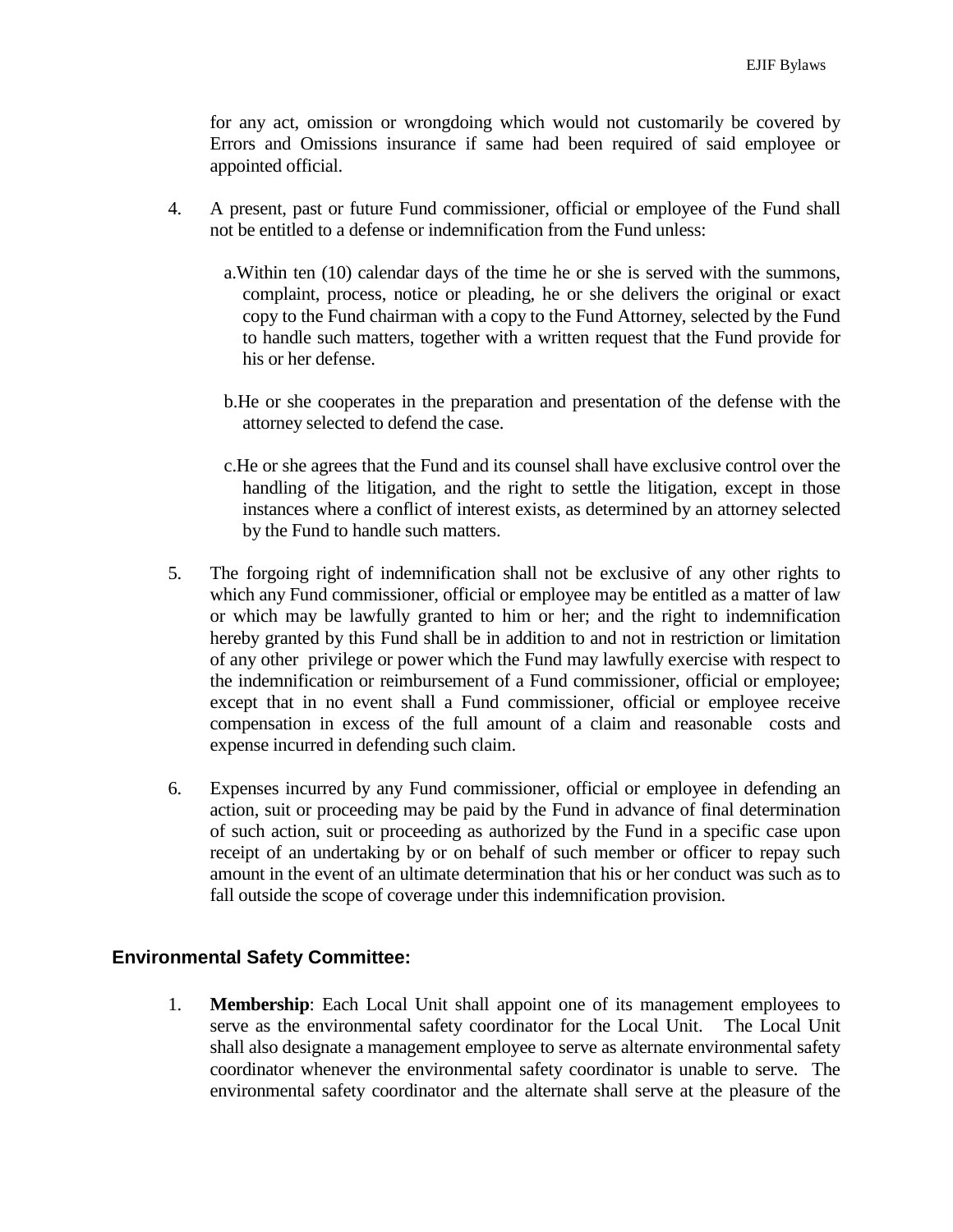Local Unit and shall perform those duties specified in the Fund's Environmental Loss Control Program.

- 2. The Fund's environmental safety committee shall consist of at least five (5) members as follows:
	- a.A member of the Fund's Executive Committee who shall serve as chairperson of the Environmental Safety Committee;
	- b.The Fund's environmental safety director; and

c.At least three (3) other members appointed by the Executive Committee.

- 3. Duties: The environmental safety committee shall meet at least annually and shall have the following duties or responsibilities.
	- a.Confer with the Fund's environmental safety director to develop a comprehensive environmental safety and loss control program and recommend same for approval by the Fund's Executive Committee.
	- b.Monitor all environmental loss trends in order to identify problem areas and Local Unit activities and programs requiring more frequent loss control surveys and evaluations.
	- c.Assist in the development of an environmental safety educational program that will include visual aids, equipment, etc.
	- d.Make recommendations to the Fund for policies that will implement a comprehensive environmental safety and loss control program for the Fund and the member Local Units.
	- e.Perform such other duties that are assigned by the Fund commissioners or required by law.

### **ARTICLE IV -OPERATION OF THE FUND**

### **General Operation:**

1. The Fund shall be subject to and operate in compliance with the provisions of the Local Fiscal Affairs Law (N.J.S.A. 40A:5-1 et seq.), the Local Public Contracts Law (N.J.S.A. 40A:11-1 et seq.), the "Local Government Ethics Law" (N.J.S.A. 40A:9-1, et.seq.) and the various statutes authorizing the investment of public funds, including but not limited to N.J.S.A. 40A:10-10 (b), 17:12B-241 and 27:9-4.1.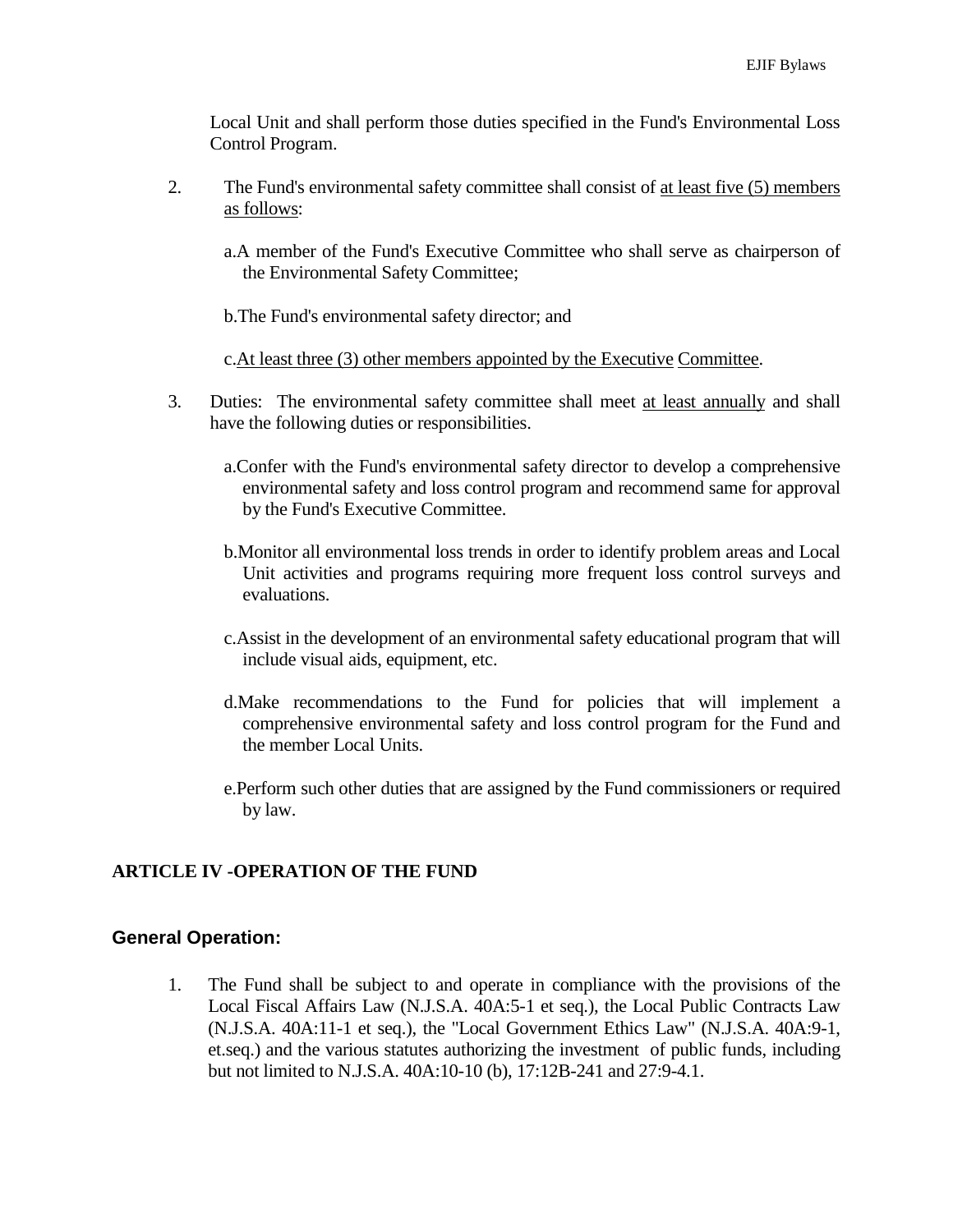- 2. The Fund shall be considered a Local Unit for purposes of the Local Public Contracts Law (N.J.S.A. 40A:11-1 et seq.) and shall be governed by the provisions of that law in the purchase of any goods, materials, supplies and services.
- 3. The Fund shall be operated with sufficient aggregate financial strength and liquidity to assure that all obligations will be promptly met. The Fund shall prepare a financial statement on a form acceptable to the Commissioner of Insurance showing the financial ability of the Fund to meet its obligations. The Participants through their representative Commissioners, may, upon majority vote, request that the Commissioner of Insurance order an examination of any Fund Participant which the Fund commissioners in good faith believe may be in a financial condition detrimental to other Fund Participants or to the public. The same action described in this paragraph may be taken by a majority vote of the executive committee members.

### **Risk Management Plan:**

- 1. The Fund commissioners/executive committee shall prepare or cause to be prepared, a Plan of Risk Management for the Fund. The Plan shall include, but not be limited to:
	- a. The perils or liability to be insured against.
	- b. Limits of coverage, whether self-insurance, direct insurance purchased from a commercial carrier or reinsurance or excess insurance.
	- c. The amount of risk to be retained by the Fund.
	- d. The amount of reserves to be established.
	- e. The proposed method of assessing contributions to be paid by each member of the Fund.
	- f. Procedures governing loss adjustment and legal fees.
	- g. Coverage to be purchased from a commercial insurer, if any.
	- h. Reinsurance to be purchased, if any, and the amount of premium therefore.
- 2. The Risk Management Plan and all amendments must be approved by the Commissioner of Insurance and the Commissioner of the Department of Community Affairs before it takes effect.

### **Servicing Organizations:**

1. The Fund shall contract to have the following services performed: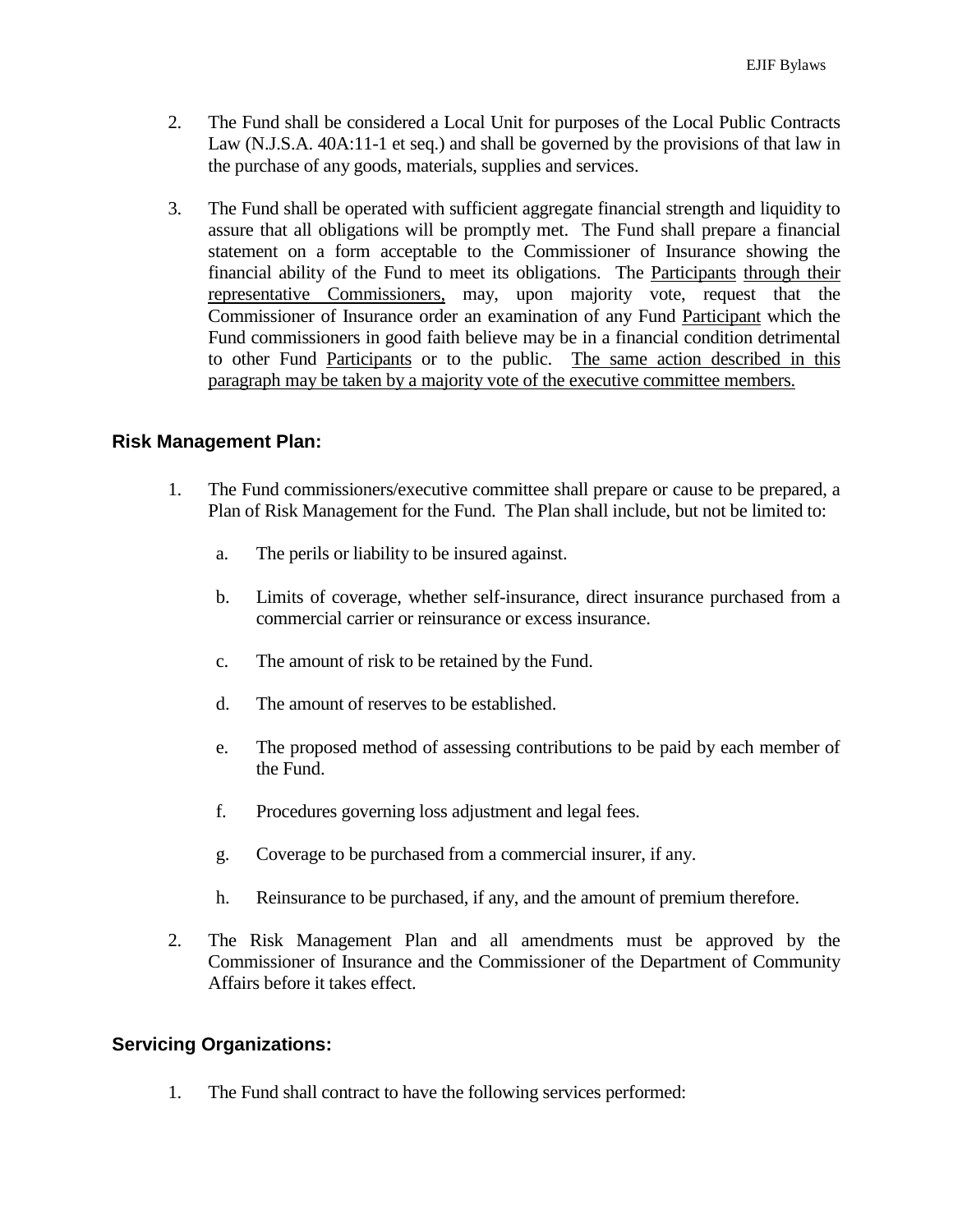- . Claims administration
- . Environmental Safety Engineering
- . Actuarial Services
- 2. Except with the approval of the Commissioner of Insurance, no servicing organizations or its employees, officers or directors shall have either a direct or indirect financial interest in an administrator or be an employee, officer or director of an administrator.
- 3. Each service contract shall include a clause stating "unless the Commissioner of Insurance otherwise permits, the servicing organization providing claims administration shall handle to its conclusion all claims and other obligations incurred during the contract period."
- 4. Each Servicing Organization shall provide a surety bond and Errors and Omissions coverage as provided by Department of Insurance regulation (N.J.A.C. 11:15-2 et seq.).

### **Financial Statement And Reports:**

- 1. The Fund shall provide its members with periodic reports concerning the activities and status of the Fund for the reporting period. Such reports shall be made at least quarterly and may be made more frequently at the discretion of the Fund commissioners.
- 2. A sworn annual report in a form prescribed by the Commissioner of Insurance shall be prepared by the Fund, filed concurrently with the Department of Insurance and the Department of Community Affairs and made available to each Fund member on or before **July** 1st of each year. The report shall be accompanied by:
	- a. An annual audited statement of the financial condition of the Fund prepared by the auditor and performed in accordance with generally accepted accounting principles and Sec. II of PL 1983, c.372.
	- b. Reports of outstanding liabilities showing the number of claims, amounts paid to date and current reserves for losses, claims and unearned assessments as certified by an actuary.
- 3. Such other information as may be required by the Department pursuant to NJAC  $11:15-2.24$ .

#### **Coverages:**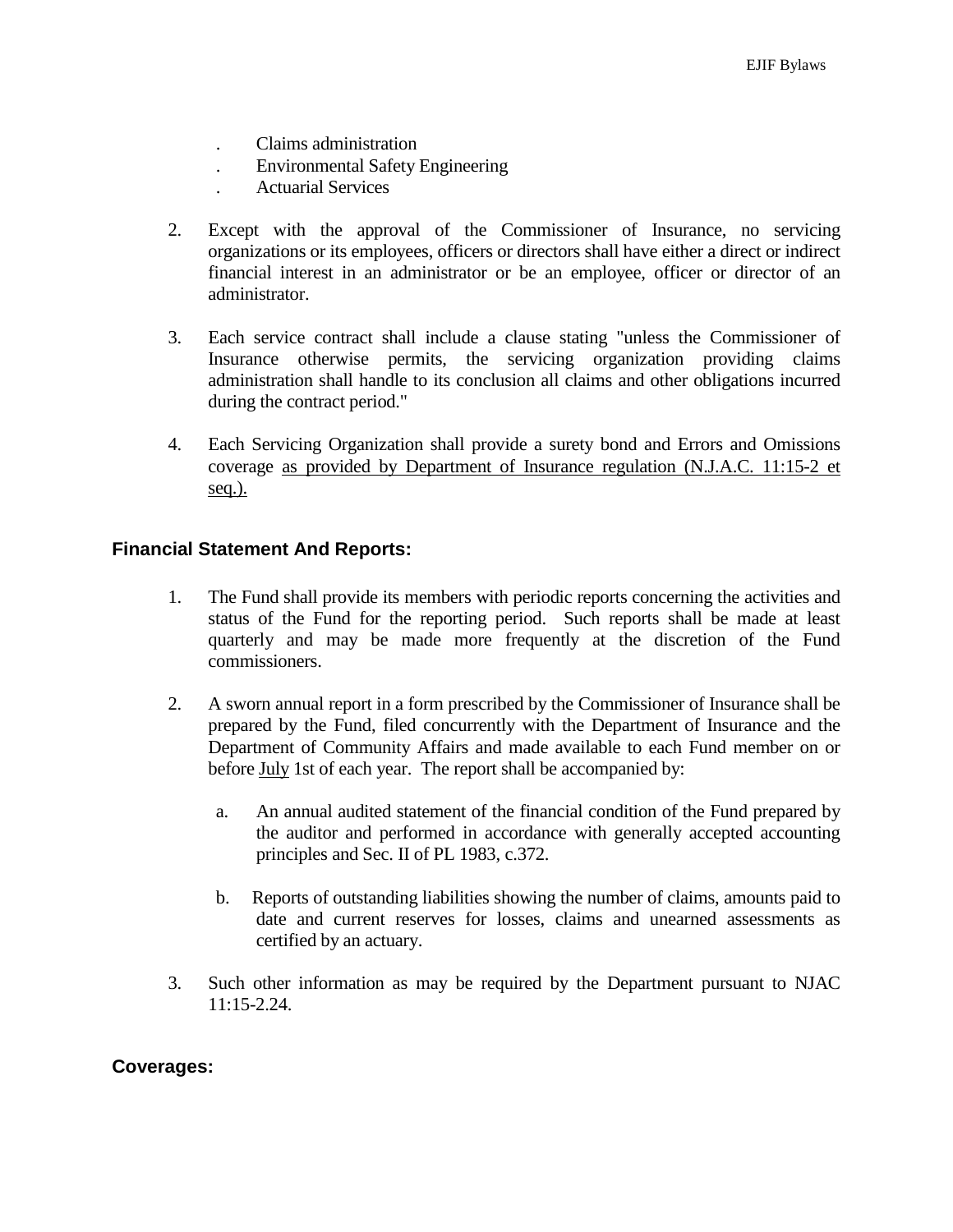The Fund shall offer environmental impairment liability coverages and related services to the Participants in accordance with the adopted Plan of Risk Management.

## **ARTICLE V - MEETINGS AND RULES OF ORDER**

### **Meetings:**

- 1. **Annual Organization Meeting** At the January meeting, the Fund commissioners shall meet to elect officers and the executive committee, if any, to appoint officials and conduct such other business as is necessary. The time and place for the meeting shall be established by the chairperson, and the secretary shall send written notice to each Participant at least two (2) weeks in advance.
- 2. **Business Meetings** The Fund commissioners/executive committee shall establish a schedule of meetings to conduct the business of the Fund. All Fund commissioners may attend open or closed sessions of the executive committee.
- 3. **Special Meetings** The chairperson or three (3) commissioners may call a special meeting by notifying the Fund's secretary at least three (3) days in advance. The secretary shall notify the Fund commissioners/executive committee by telephone. If the secretary is unable to reach a commissioner as of forty-eight (48) hours before the meeting, the secretary shall telephone the Participant's alternate commissioner.

Notice shall state the purpose of the meeting and whether it is called for the executive committee only or full membership of Fund commissioners.

- 4. **Commissioners Quorum** The quorum for a full Fund commissioners meeting shall be the number of Fund commissioners who represent Participants which together comprise the majority of the Fund's current year's assessments.
- 5. **Executive Committee Quorum** A quorum for Executive Committee meetings shall be a majority of the total Committee.

### **Conduct Of Meetings:**

- 1. All meetings of the Fund shall be subject to the rules and regulations of the Open Public Meetings Act.
- 2. Unless otherwise provided in these bylaws, or in the laws or regulations of the State of New Jersey, "Robert's Rules of Order" shall govern the conduct of all meetings.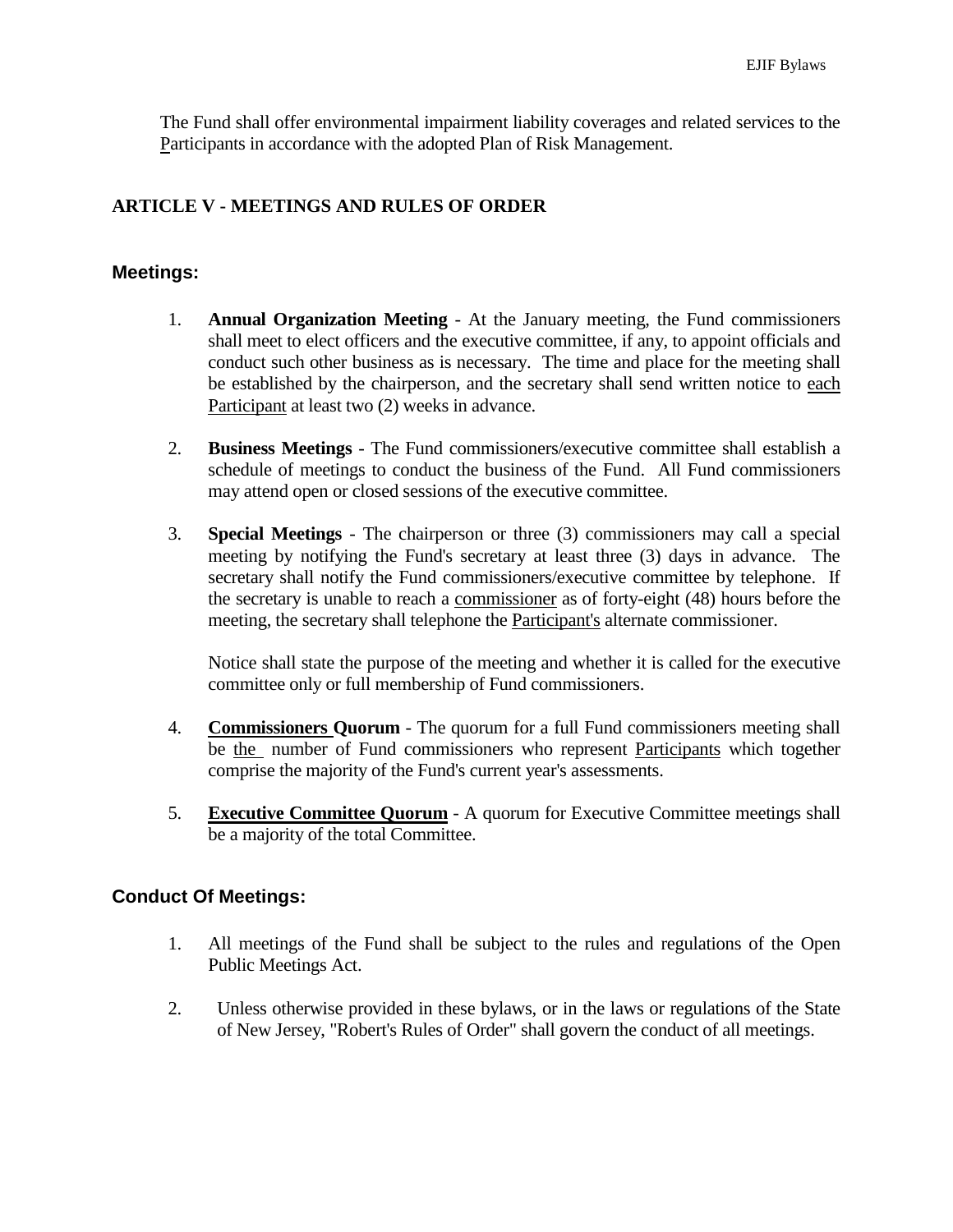### **Amendments To The By-laws:**

- 1. Any commissioner may propose an amendment to the By-laws by filing the proposed amendment in writing with the secretary.
- 2. Upon receipt of a proposed amendment, the secretary shall notify the chairperson who shall schedule a hearing to be held not more than ninety (90) days from the date the amendment was filed. The secretary shall notify in writing all Fund commissioners of the hearing date and shall send all Fund commissioners a copy of the proposed amendment.
- 3. The amendment is adopted by the Fund when the Participants representing three-fourths (3/4) of the current year's assessment approve the amendment within six (6) months of the hearing on the amendment. If after six (6) months the Secretary has not received written notice of approval from three-fourths (3/4) of the Participants, the Secretary shall notify the members that time has expired for the adoption of the amendment.
- 4. If adopted, the amendment shall not take effect until approved by the Commissioner of Insurance and the Commissioner of the Department of Community Affairs.
- 5. Within ninety (90) days after the effective date of any amendment to the By-laws, a Participant which did not approve the amendment may withdraw from the Fund provided that it shall remain liable for its share of any claims or liabilities incurred by the Fund during its period of membership.

### **ARTICLE VI - BUDGETS**

### **Budget Preparation:**

- 1. In or before October of each year, the Fund shall prepare the budget for the upcoming calendar year. The budget shall identify the proposed items and amounts of expenditure for its operations, including Producer fees not to exceed six percent (6%) of assessments, the anticipated amounts and sources of assessments and other income to be received during the fiscal year and the status of the self insurance or loss retention accounts.
- 2. The budget shall be reviewed by an actuary who shall comment on its adequacy and shall recommend changes, as appropriate.

### **Budget Adoption:**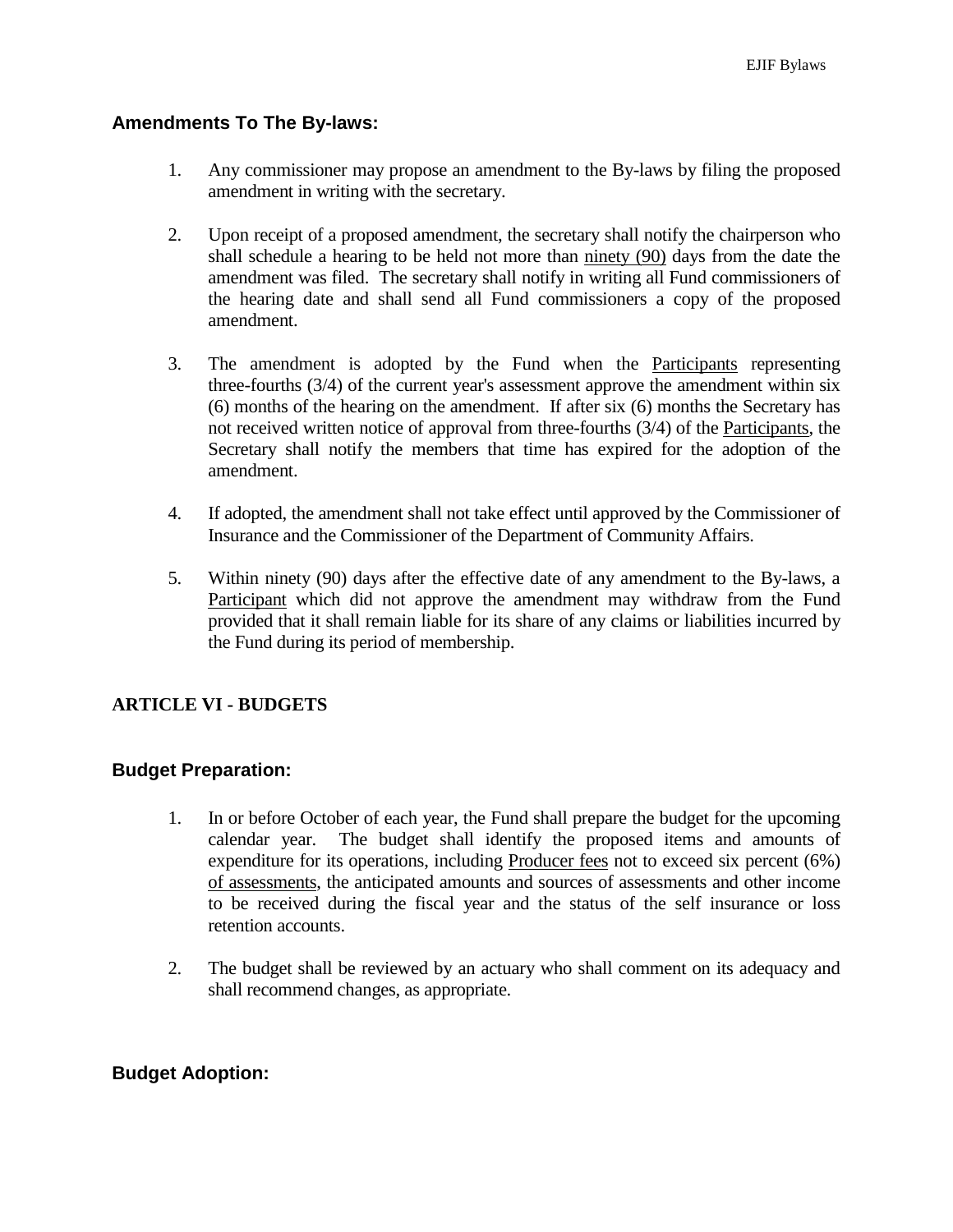- 1. Not later than November 30th of each year the Fund commissioners/ executive committee shall adopt by majority vote the budget for the Fund's operation for the coming calendar year.
- 2. A copy of the Fund's proposed budget as changed to reflect the actuary report shall be sent to each Participant at least two (2) weeks prior to the time scheduled for its adoption. No budget or amendment shall be adopted until a hearing has been held giving all Participants the opportunity to present comments or objections.
- 3. An adopted budget may be amended by majority vote of Fund commissioners/executive committee after giving the Participants two (2) weeks advance written notice and conducting a hearing on the proposed amendment.
- 4. A copy of the adopted budget and any amendment shall be filed within thirty (30) days of its adoption with each Participant, the Commissioner of Insurance, and the Commissioner of the Department of Community Affairs.

## **ARTICLE VII - ASSESSMENTS**

### **Annual Assessment:**

- 1. The annual assessment of each Participant shall be its pro rata share of the budget for the upcoming year for each line of coverage as computed by the Actuary.
- 2. The calculation of pro rata shares shall be based on each Participant's composite premium by Fund year for that line of coverage.
- 3. The total amount of each member's annual assessment shall be certified by majority vote of the Fund commissioners/executive committee to the governing body of each Participant's at least one (1) month prior to the beginning of the next fiscal year.
- 4. The annual assessment shall be paid to the Fund in two (2) installments, to be determined by the Fund commissioners/executive committee which shall conform with N.J.A.C. 11:15-2.15(a).
- 5. The Treasurer shall deposit each member's assessment into the appropriate accounts, including the administrative account, the claim or loss retention trust Fund account, or any other account as permitted by law.
- 6. If a Participant becomes a member of the Fund or elects to participate in a line of coverage after the start of the Fund year, such Participant's assessments and supplemental assessments shall be reduced in proportion to that part of the year for which coverage had elapsed.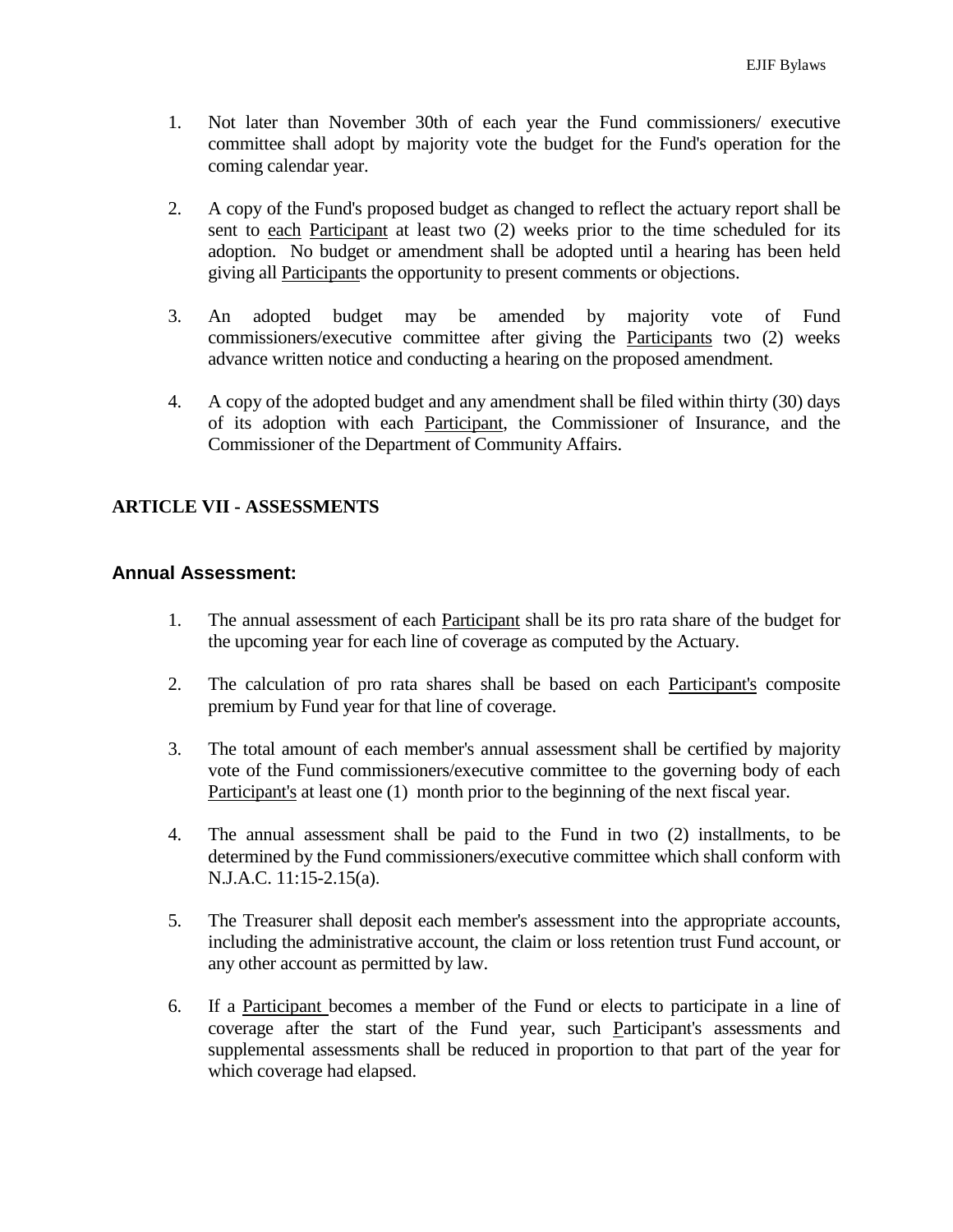### **Supplemental Assessments:**

- 1. The Fund commissioners/executive committee shall by majority vote levy upon the Participants additional assessments wherever needed or so ordered by the Commissioner of Insurance to supplement the Fund's claim, loss retention or administrative accounts to assure the payment of the Fund's obligations.
	- a. All supplemental assessments shall be charged to the Participants by applicable Fund year and shall be apportioned by that year's earned assessments for that line of coverage.
	- b. All Participants shall be given thirty (30) days advance written notice of the Fund's intention to charge an additional assessment, and the Fund shall conduct a hearing before adopting the supplemental assessment.
	- c. Participants shall have sixty (60) days to pay the Fund from the date any supplemental assessment is adopted.
- 2. The Fund shall submit to the Commissioner of Insurance and the Commissioner of Community Affairs a report of the causes of the Fund's insufficiency, the assessments necessary to replenish it and the steps taken to prevent a reoccurrence of such circumstances.

### **Failure Or Refusal To Provide Required Assessments:**

Should any Participant fail or refuse to pay its assessments or supplemental assessments, or should the Fund fail to assess funds required to meet its obligations, the Chairperson or in the event by his or her failure to do so, the custodian of the Fund's assets, shall notify the Commissioner of Insurance and the Commissioner of Community Affairs. Past due assessments shall bear interest at the rate of interest to be established annually by the Fund commissioners/executive committee.

### **Insolvency And/Or Bankruptcy Of Fund Members:**

The insolvency or bankruptcy of a **Participant** does not release the Fund, or any other Participant, of joint and several liability for the payment of any claim or liability incurred by the Participant during the period of its membership, including, but not limited to, being subject to and liable for supplemental assessments.

#### **ARTICLE VIII - REFUNDS**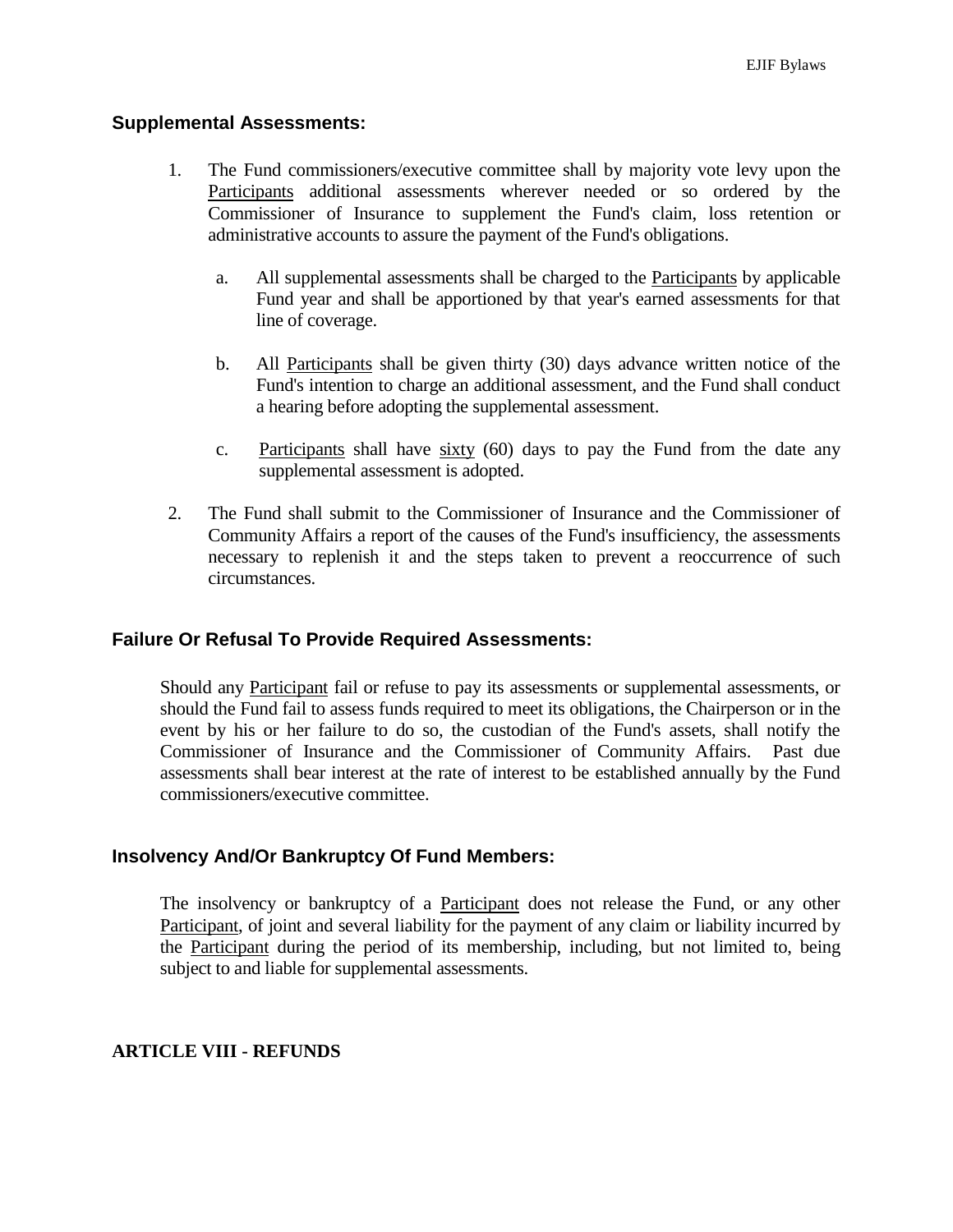A. Any monies for a Fund year in excess of the amount necessary to fund all obligations for that fiscal year as certified by an actuary may be declared to be refundable by the Fund in accordance to the regulations promulgated by the state Department of Insurance.

B. A refund for any Fund year shall be paid only in proportion to the Participant's participation in the Fund for such year. Payment of a refund on a prior year is not contingent on the Participant's continued membership in the Fund.

C. At the option of the Participant, the refund may be retained by the Fund and applied towards the Participant's next annual assessment.

# **ARTICLE IX - EXCESS INSURANCE**

A. Where self insured the Fund will provide a p lan for specific and aggregate excess insurance and/or reinsurance and for retention in accordance with sound actuarial principles and the Plan of Risk Management.

B. If due to conditions in the commercial insurance market specific and/or aggregate excess insurance or reinsurance is either not available or the pricing is such that, or for other valid reasons, in the judgment of the Fund Commissioners/Executive Committee it would be in the best interest of the Fund not to carry such specific and/or aggregate insurance or reinsurance and if the Fund's Actuary certifies that the retention is in accordance with sound actuary principles, the Fund Commissioners/Executive Committee may apply to the Commissioner of Insurance for a waiver of the requirements of N.J.A.C. 11:15-2.6(b)5.

C. If the waiver referred to in Article IX B. above is granted by the Commissioner of Insurance and results in a revision(s) and /or amendment(s) of either Plan of Risk Management or Budget, the same shall not be effective until same has been approved by the Commissioner of Insurance and the Commissioner of Department of Community Affairs.

D. No later than forty-five (45) days before the beginning of the calendar year, the Fund shall notify all Participants of changes in the coming year's excess insurance or reinsurance policies. The Fund shall also notify the Participants of any changes in the policies which occur during the year. The Fund shall also notify the Commissioner of Insurance of any changes in the policies during the year or of changes in the coming year's excess insurance or reinsurance policies.

E. Certificates of excess insurance showing policy limits and other information shall be issued to the Commissioner of Insurance. Copies of all policies shall be available to the Participants.

# **FUND ACCOUNTS ARTICLE X -TRUST, INVESTMENTS AND DISBURSEMENTS**

# **Establishment Of Trust Fund Accounts:**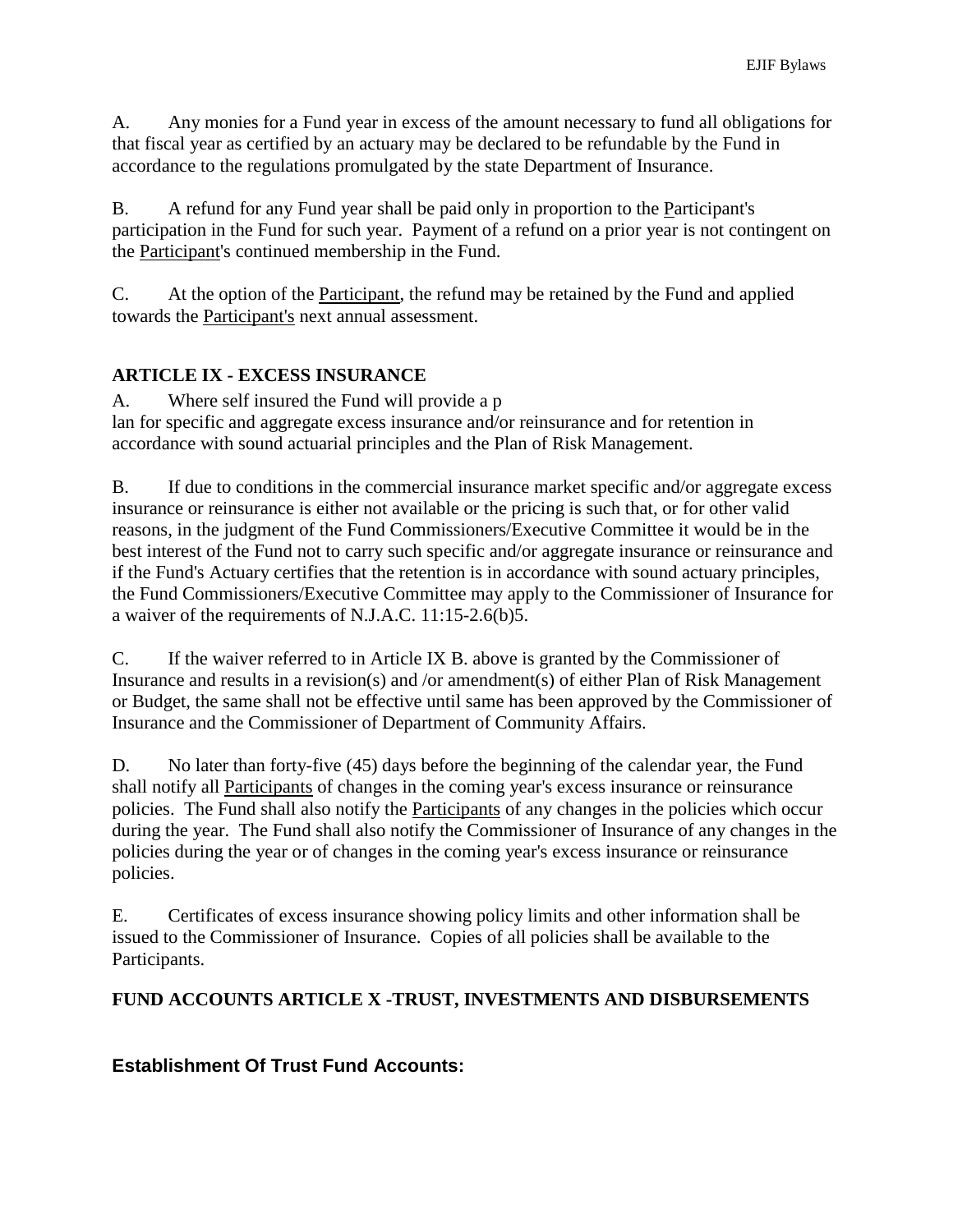- 1. By resolution, the Fund shall designate a public depository or depositories for its monies pursuant to N.J.S.A. 40A:5-14.
- 2. The Fund shall establish a separate Trust Fund Account from which monies shall be disbursed solely for the payment of claims, allocated claim expenses and excess insurance or reinsurance premiums for each type of liability or risk retained jointly on a self-insured basis. Such accounts shall be designated as Claims or Loss Retention Fund Accounts. The recording and accounting of all transactions in such accounts shall be maintained by Fund year.
	- a. Other than for claims, allocated claims expense, or excess insurance premiums, no transfers or withdrawals may be made from a claim or loss retention account without the prior written approval of the Commissioners of Insurance and the Department of Community Affairs.
- 3. The Fund shall also establish an administrative account which shall be utilized for payment of the Fund's general operating expenses, loss prevention activities, data processing services, and general legal expenses, and shall record and account for all such transactions by Fund year.

4. If this section regarding trust fund accounts is at any time in conflict with amended or newly created regulations as adopted by the Department of Insurance and/or Department of Community Affairs, or as provided by statute, then in any such event, the new or amended regulation or statute shall supersede and take precedence over the wording of these By-laws.

### **Investments:**

- 1. The balance of any account shall be invested to obtain the maximum interest return practical. All investments shall be in accordance with the Fund's cash management plan and consistent with the statutes and rules governing the investment of public funds by local governments and pursuant to N.J.S.A. 40A:10-10b. The commissioners may also invest the funds in investments which are approved for investment in the regulations of the State Investment Council for surplus moneys of the state or the commissioners may transfer moneys held in the Fund to the Director of the Division of Investment in the Department of the Treasury for investment pursuant to NJSA 40A:10-36.
- 2. The investment and interest income earned by the investment of the assets of the claim or loss retention account shall be credited to that account.
- 3. The investment and interest income earned by investment of the assets of the administrative account shall be credited to that account.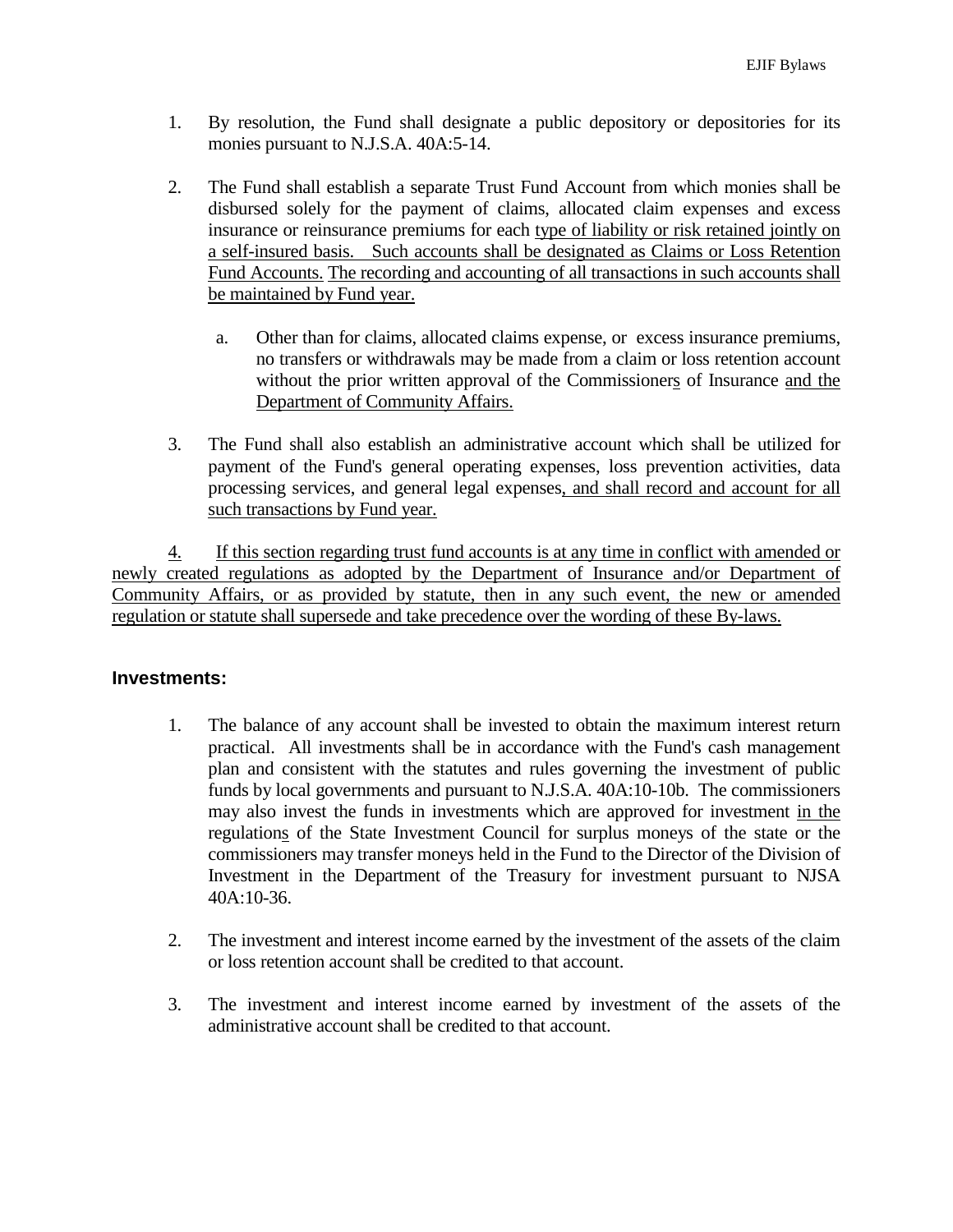4. If permitted by law, the commissioners may enter into agreements with other joint insurance funds or the state treasurer to jointly invest funds pursuant to NJSA 40A:10- 36 and to share in the expenses of administrating the investment program.

### **Disbursements:**

- 1. Prior to any commitment or agreement requiring the expenditure of funds, the custodian of the Fund's assets shall certify as to the availability of sufficient unencumbered funds to fully pay all charges or commitments to be accepted.
- 2. All disbursements, payments of claims or expenditure of funds must be approved by a majority vote of the Fund commissioners/executive committee.
- 3. Not withstanding Sub-paragraph C. 1 and 2 above, the Fund may provide for the expedient resolution of certain claims by designating the Fund's Administrator or service organization as a "certifying and approving officer" pursuant to N.J.S.A. 40A:5-17. The Fund may authorize the certifying and approving officer to approve for payment any specified claims in an amount not to exceed an amount approved by the Commissioner of Insurance. The Fund shall establish such other procedures and restrictions on the exercise of this authority as the Fund deems appropriate.
- 4. Upon approval, the certifying and approving officer shall certify the amount and particulars of such approved claims to the custodian of the Fund's assets, directing that a check for payment be prepared.
- 5. Each month, the certifying and approving officer shall prepare a report of all claims approved since the last report, detailing the nature and the amount of the claim, the payee, the reasons supporting payment and any other pertinent information. This report shall be reviewed and approved or rejected by vote of the Fund commissioners/executive committee at their next regularly scheduled meeting. If any payment is not approved, the reasons for rejection of such claim shall be provided to the claimant.
- 6. All requests for payments must be accompanied by a detailed bill of items or demand, specifying particularly how the bill or demand is made up, with the certification of the party claiming payment that it is correct, and must carry the certification of some officer or duly designated agent or employee of the Fund having knowledge of the facts that the goods have been received by, or the services rendered to the Fund. In the case of claims or losses to be charged against any loss fund, the Fund's claims administrator shall certify as to the claims correctness and validity.
- 7. All claims shall be paid by check. The checks shall be signed by two persons so designated by the Fund commissioners/executive committee. The Executive Director/Administrator shall not be a signatory on the Fund's account.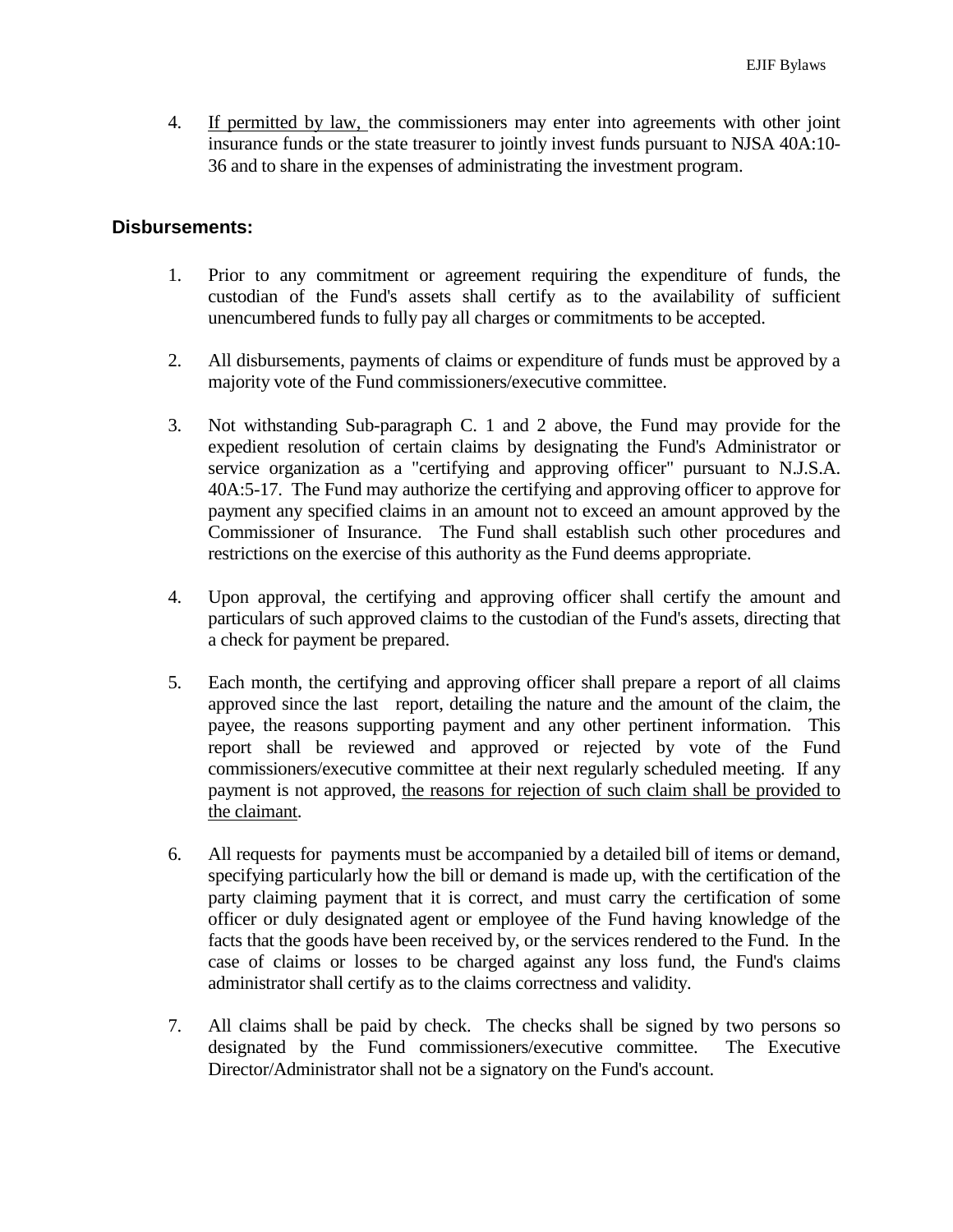8. All claims or other disbursements approved for payment by the Fund shall be recorded in a claims register maintained by the custodian of the Fund's assets.

# **ARTICLE XI - CONFLICT OF INTEREST**

- A. No official or employee of a Participant or any members of the family of such officials or employees, or any businesses in which such officials, employees or family members have a beneficial interest shall seek to obtain or participate in any contract to be entered into by the Fund for administration, loss control, investment or depository services, insurance coverage or any other service, commodity or material without first fully disclosing in writing the nature and extent of such interest, financial or otherwise, to the Fund commissioners. It shall be the responsibility of the Fund commissioners/executive committee to determine if the interest so disclosed is such as to constitute an actual or potential conflict of such degree as to impair the ability of the officer, employee, family member or business from fully and impartially performing the duties required by the Fund. If so, the officer, employee, family member or business shall be prohibited from entering into such contract until the cause of such conflict is removed.
- B. Any contract entered into between the Fund and any individual, firm, corporation or agency which fails to disclose an actual or potential conflict situation shall be void.
- C. There shall be no collusion or evidence or appearance of collusion, between any official or employee of the members or employees of the Fund and any official or employee of any contractor, vendor, insurance company, bank, consultant, brokerage firm or any other profit making or non-profit firm attempting to solicit a contract with the Fund or awarded a contract by the Fund.

# **ARTICLE XII - VOLUNTARY DISSOLUTION OF THE FUND**

- A. If the Fund commissioners/executive committee deem it in the best interest of the Participants to dissolve the Fund, they shall by majority vote direct that a written Plan of Dissolution be prepared.
- B. The Plan of Dissolution must provide for the payment of all incurred losses and liabilities of the Fund and its members, including all incurred but not reported losses, as certified by an actuary, before any assets of the Fund or the trust fund accounts may be used for any other purpose.
- C. Upon completion of the plan, the Chairperson shall call a general meeting of all Fund commissioners/executive committee who shall review the plan and make any appropriate amendments. By majority vote, the Fund commissioners may recommend to the members that the Fund be dissolved in accordance with the Plan of Dissolution.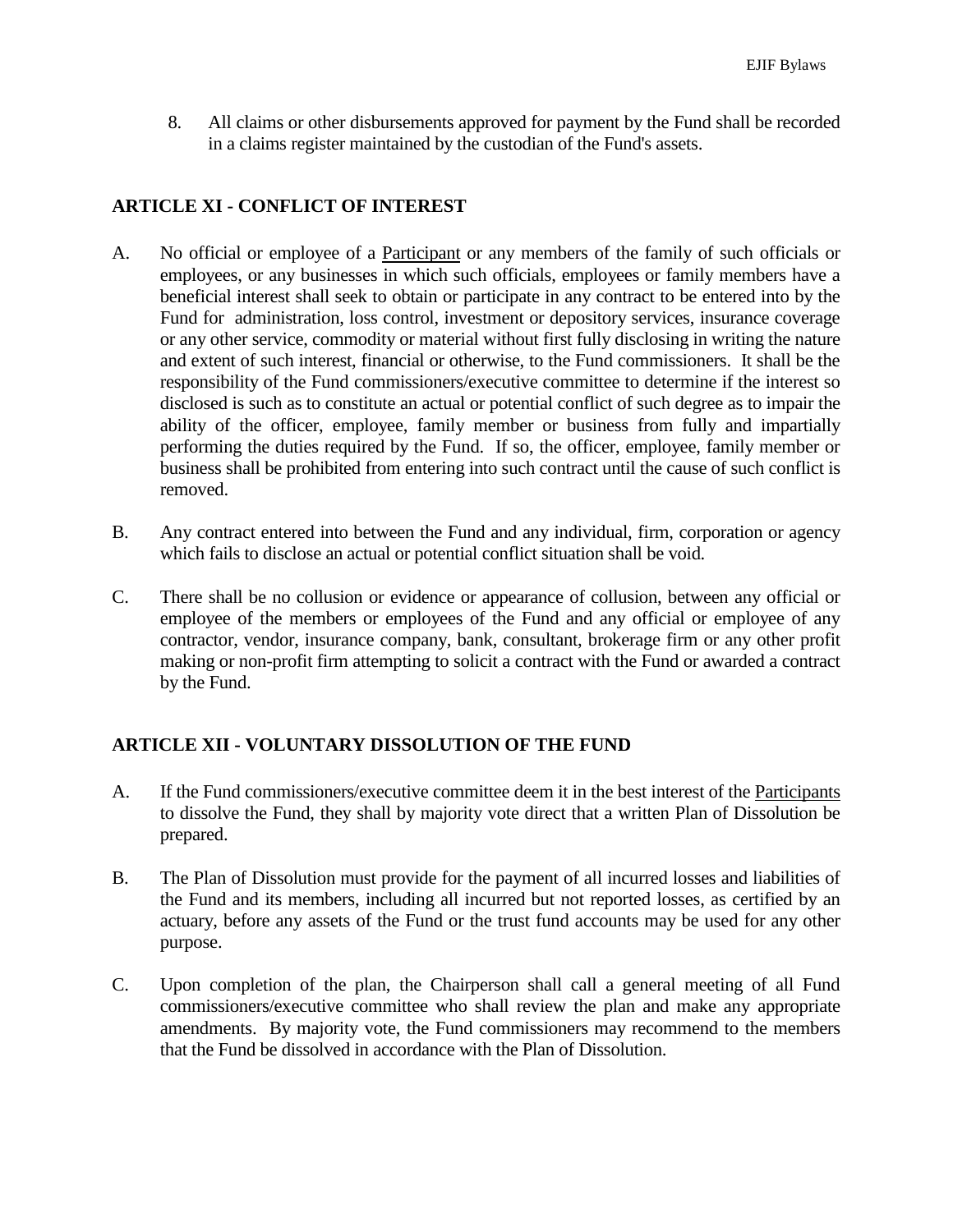- D. A majority of the governing bodies of the Participants must by resolution vote to accept the Plan of Dissolution in order to dissolve the Fund.
- E. Such Plan of Dissolution shall contain a statement of the Fund's current financial condition computed according to generally accepted accounting principles as attested to by an independent certified accountant.
- F. The Plan of Dissolution and other such information as may be required, must be filed with and approved in writing by the Commissioner of Insurance and the Commissioner of the Department of Community Affairs before the dissolution of the Fund is effective.

### **ARTICLE XIII - CLAIMS HANDLING PROCEDURE**

#### **Registration Of Claims:**

Upon receipt of initial notice of claim, whether by service of process, notice of claim or petition or otherwise, the claims administrator shall cause each claim to be numbered, and to be included on a monthly report to the Fund commissioners/executive committee. The monthly report shall set forth the name of the claimant, the nature of the claim, the type insurance coverage claimed against, and to the extent known, an approximate estimate of the magnitude of the potential loss.

#### **Claims Response:**

Upon receipt of the initial notice of claim described above, the Local Unit shall immediately forward the notice of claim and any other information available to the claims service agency and, where appropriate, to the Fund's Attorney for initial contact, investigation, court actions or other appropriate response.

### **Claims Acknowledgment And Initial Evaluation:**

Upon receipt of an assignment of claim handling, the claims service agency and, where appropriate, the defense attorneys shall acknowledge receipt of the claim and within thirty (30) days of receipt, submit a report indicating their initial assessment of the merits and exposure represented by the claim and a summary of the actions taken to date in response to said claim.

### **Periodic Review Of Claim Status:**

Each claim shall be reviewed at intervals of not greater than ninety (90) days as to their status. In particular, the Fund commissioners/executive committee shall determine whether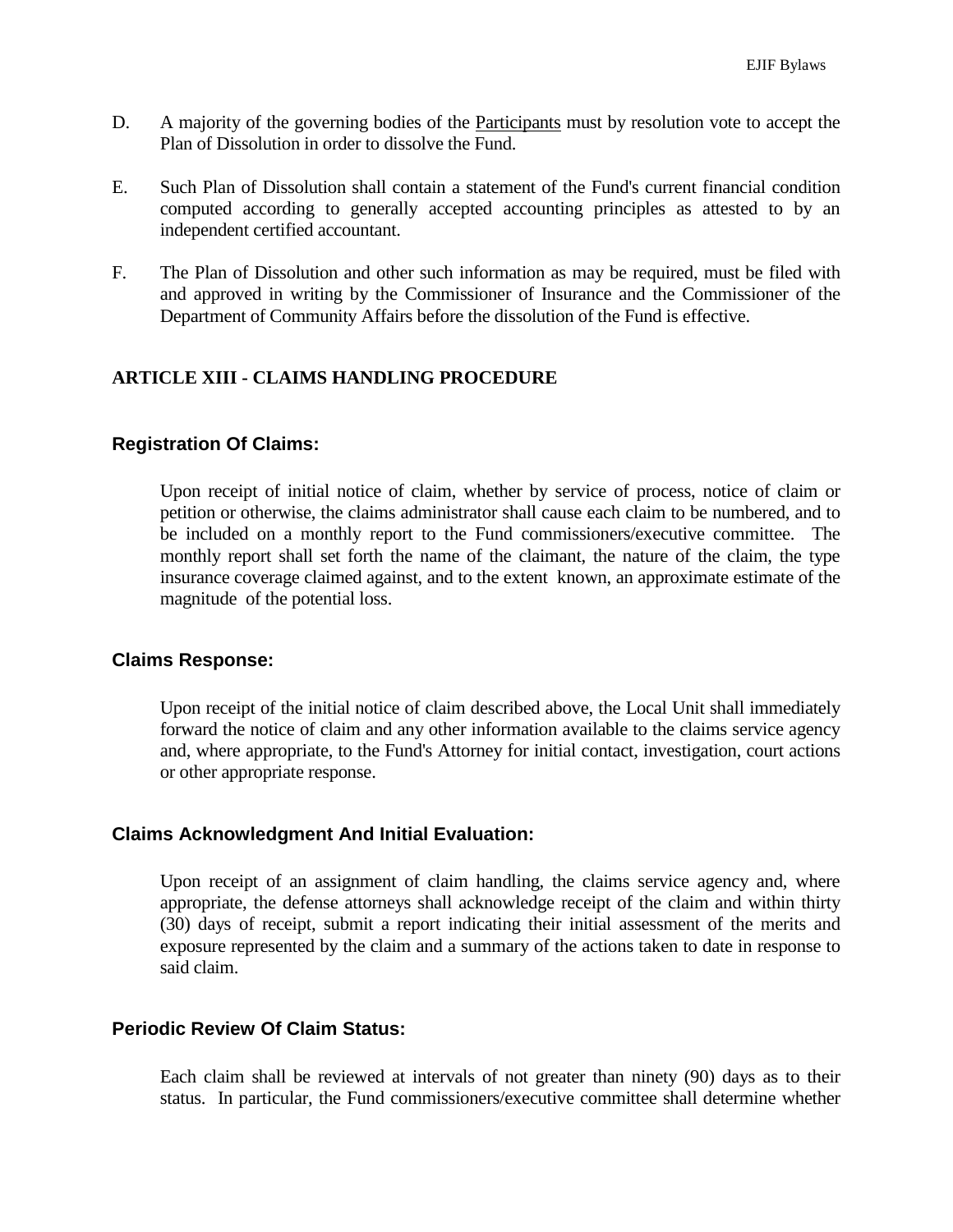the investigation and defense of the claim is adequate, and the adequacy of the reserves posted for the claim.

### **Notice Of Settled Claims:**

Where permitted by the bylaws, and settlements have been concluded without action of the Fund commissioners/executive committee, a complete report thereof as provided by the bylaws shall be furnished to the Fund commissioners/executive committee.

### **Notice Of Intended Settlement:**

Whenever an investigation discloses that the prompt fair and equitable settlement of a claim is appropriate and possible, the claims service agency shall submit to the Administrator for review at a Fund commissioners/executive committee meeting, a notice of recommended settlement. This notice shall be on forms acceptable to the Fund commissioners/executive committee and shall set forth identifying information concerning the claim, recommendations where appropriate concerning the legal liability of the Fund, a summary of investigative work concerning the merits of the claim and the reasons underlying the recommended settlement.

### **Approval Of Payments And Settlements:**

Whenever the Fund shall make any payment or settlement of any claim, a notation thereof identifying the claim, the amount paid and the reasons underlying the payment shall be approved by the Fund commissioners/executive committee and entered upon a ledger of claims paid.

### **ARTICLE XIV - COMPLAINTS HANDLING PROCEDURE**

- A. Whenever any interested party shall submit a complaint in writing to the Fund, the Executive Director/Administrator, or any member of the Fund, a copy thereof shall be forthwith communicated to the Fund commissioners/executive committee for consideration at its next regularly scheduled meeting.
- B. At said meeting the Fund commissioners/executive committee shall consider the complaint, and by recorded vote take such action as might be appropriate.
- C. The complaining party, and the Fund commissioner from the Participant shall receive written notice of the Fund commissioners/executive committee findings. The written notice to the complaining party, may where appropriate, include an opportunity for the complaining party to have a hearing concerning his/her complaint before the Fund commissioners/executive committee.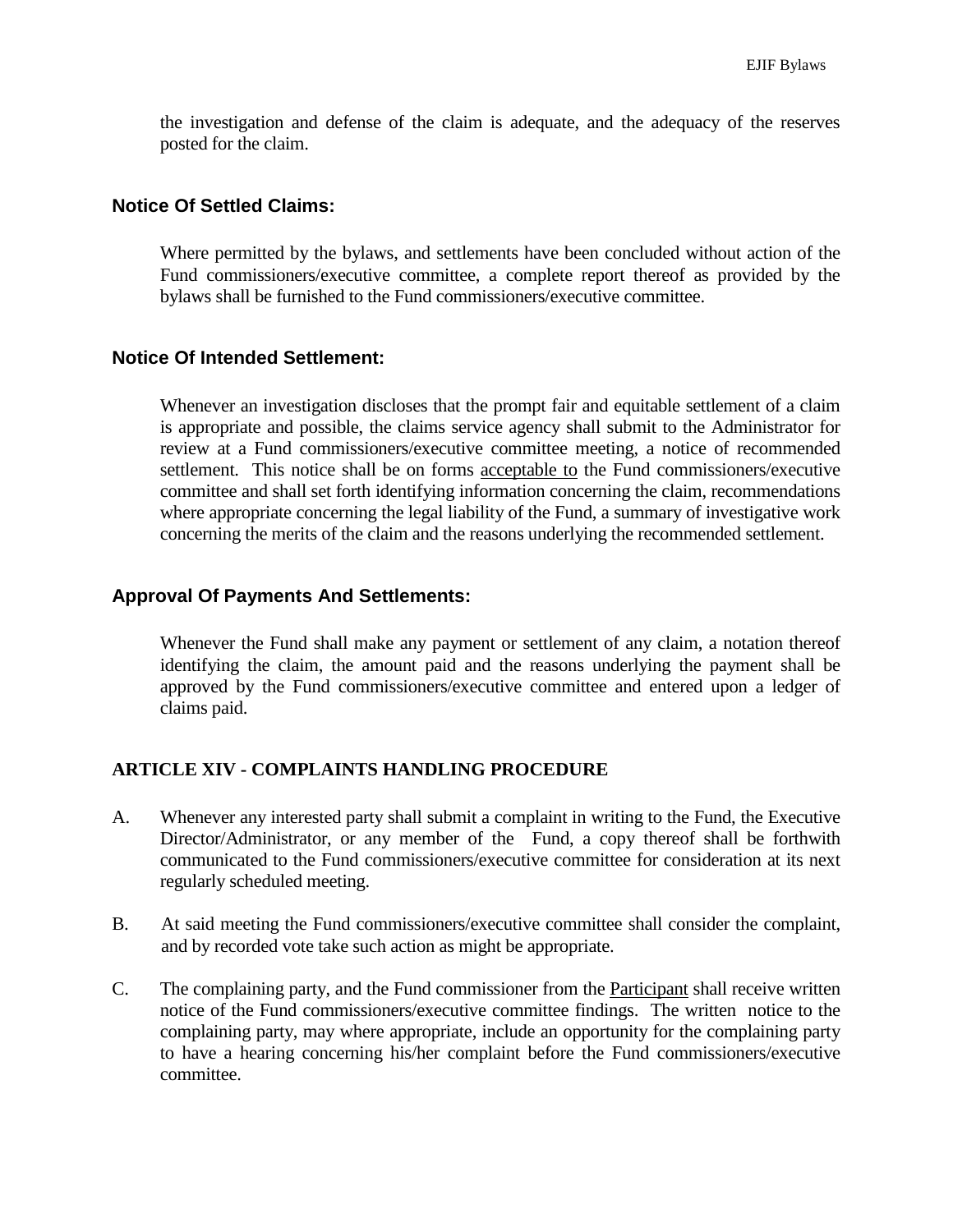D. The Fund shall keep a separate record of all complaints received and the disposition of same.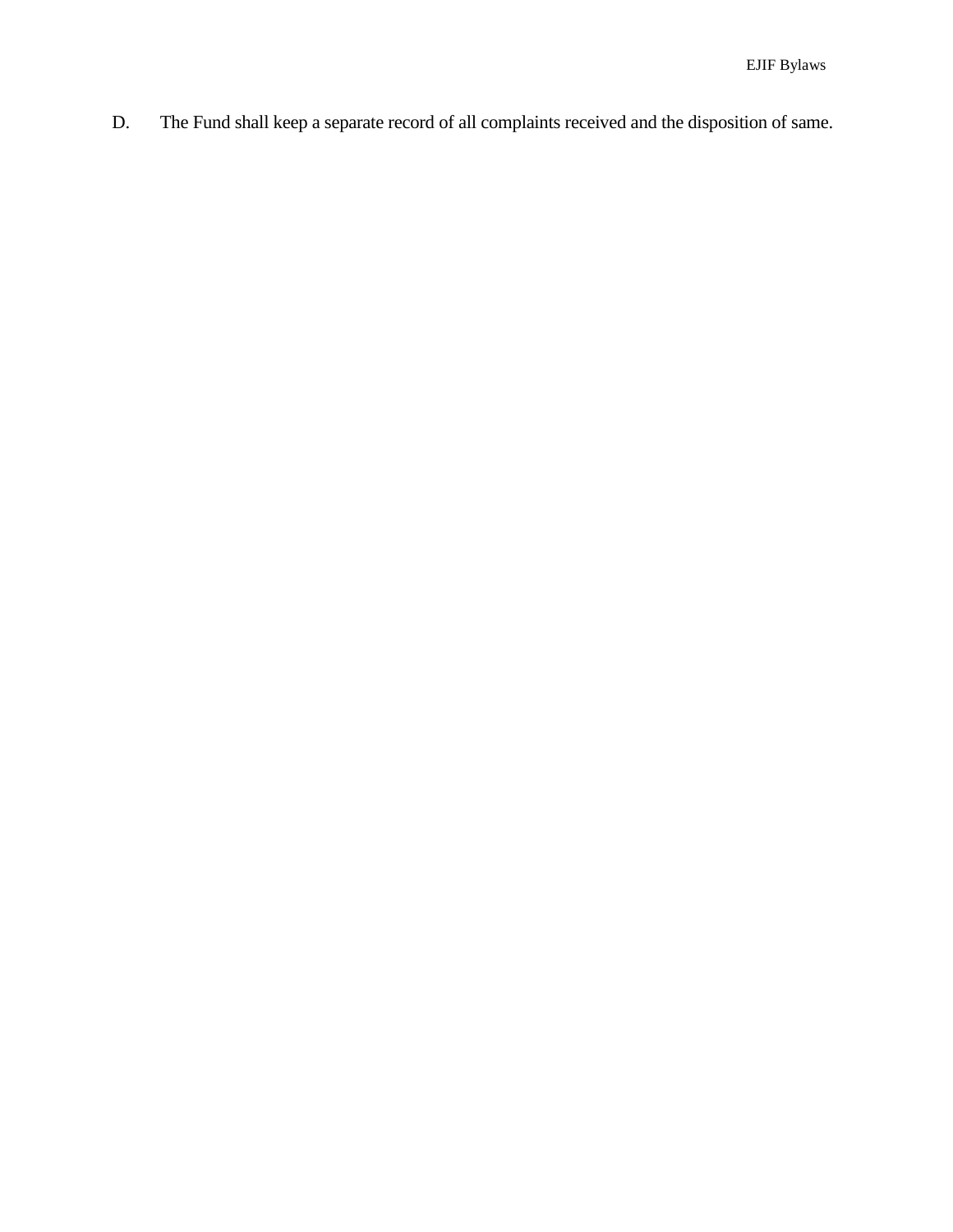### **ARTICLE XV - OTHER CONDITIONS**

### **Inspection And Audit:**

The Fund shall be permitted but not obligated to inspect, at any reasonable time, the workplaces and operations of each Participant or Local Unit covered by this agreement. Neither the right to make inspections nor the making thereof nor any report thereon shall constitute an undertaking on behalf of or for the benefit of the Participant or Local Unit or others, to determine or warrant that such workplaces, operations, are safe or healthful, or are in compliance with any law, rule or regulation.

The Fund shall be permitted to examine and audit the Participant's or Local Unit's payroll records, general ledger, disbursements, vouchers, contracts, tax reports and all other books, documents and records at any reasonable time as far as they show or tend to show or verify the amount of remuneration or other premium basis, or relate to the subject matter of this agreement.

### **Notice Of Injury Or Damage:**

When an injury or damage occurs, written notice shall be given by or on behalf of the Local Unit to the Fund or any of its authorized agents as soon as practical. Such notice shall contain particulars sufficient to identify the Local Unit and also reasonably obtainable information respecting the time, place and circumstances of the injury, the names and addresses of the injured and of available witnesses.

### **Notice Of Claim Or Suit:**

If claim is made or formal petition or a suit or other proceedings are brought against the participant, the Participant and/or Local Unit shall immediately forward to the Fund every demand, notice, summons or other process received by him or his representative.

### **Assistance And Cooperation Of The Participant:**

The Participant and/or Local Unit shall cooperate with the Fund, and upon the Fund's request, shall attend hearings and trials and shall assist in effecting settlements, securing and giving evidence, obtaining the attendance of witnesses and in the conduct of suits or proceedings. The Participant and/or Local Unit shall not, except at its own cost, voluntarily make any payment, assume any obligation or incur any expense.

### **Action Against Fund:**